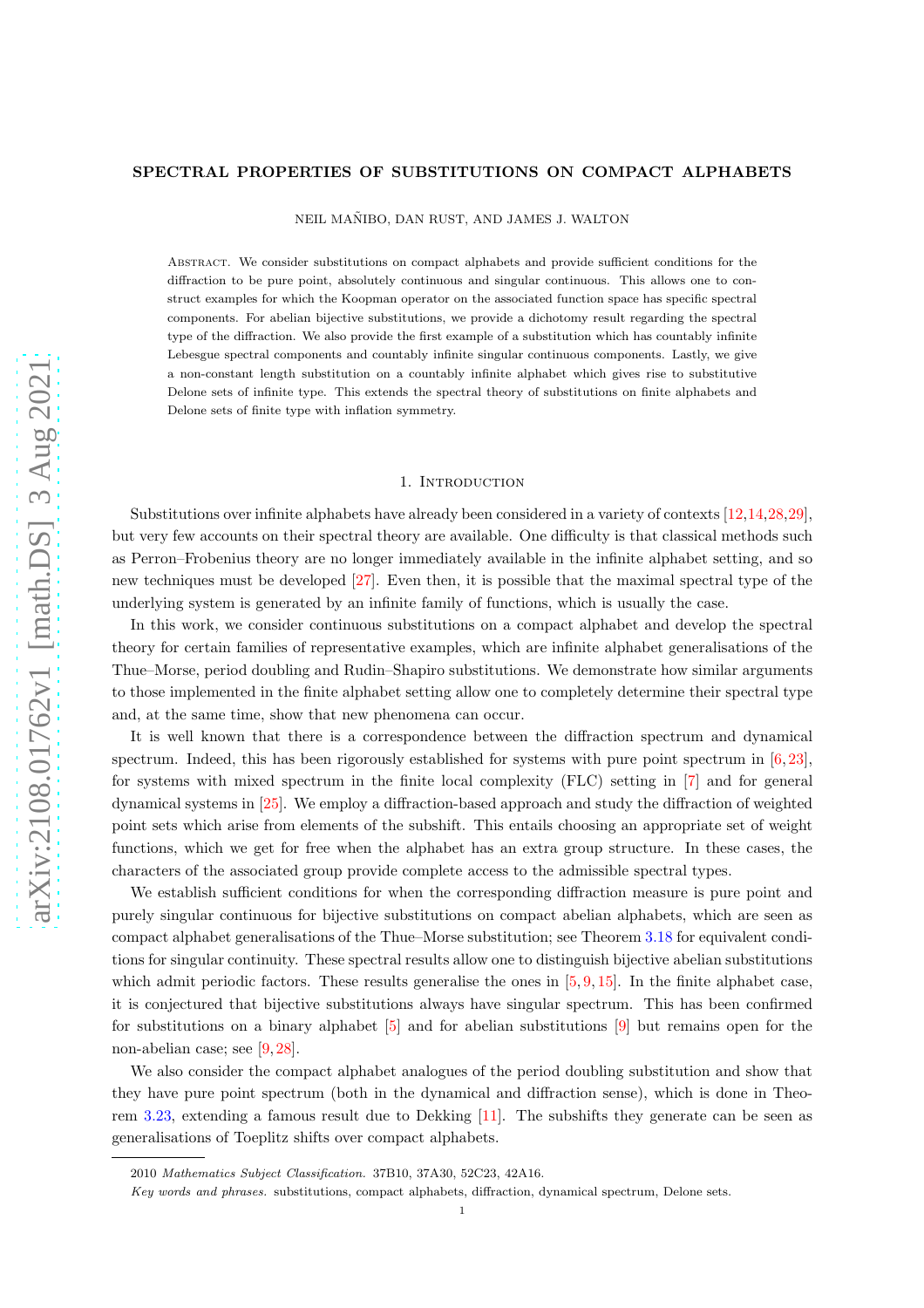To complete the picture, we provide an analogue of the Rudin–Shapiro substitution on a compact alphabet. The alphabet is  $A = S^1 \times \{0, 1\}$ , and the corresponding dynamical system is an infiniteindex extension of the odometer  $(\mathbb{Z}_2, +1)$  by  $S^1$ ; compare [\[1,](#page-12-8) [16,](#page-12-9) [19\]](#page-13-5). Its spectral theory is completely determined by the defining spin matrix  $W$ . From  $W$ , one can explicitly define the skew product which induces the Z-action on  $\mathbb{Z}_2 \times S^1$ . Using the results in [\[16\]](#page-12-9), we prove in Theorem [3.29](#page-11-0) that this example has countably infinite Lebesgue components and countably infinite singular continuous components in its dynamical spectrum. To the authors' knowledge, this is the first substitutive example with such a spectral decomposition; obviously one cannot have this for finite alphabets where the maximal spectral type is generated by only finitely many correlation measures [\[9,](#page-12-5) [28\]](#page-13-0).

All of the previously mentioned families are constant-length, and so one can say that, for all of them, infinite local complexity arises in a purely combinatorial fashion. We end with an example of a non-constant length substitution with uniquely ergodic subshift with alphabet  $\mathbb{N}_0 \cup \{\infty\}$ . It admits natural tile lengths which are bounded from above and are bounded away from zero [\[27\]](#page-13-2). This allows one to construct a tiling of R with infinitely many prototile lengths. Here, infinite local complexity also manifests geometrically apart from the combinatorial complexity induced by the alphabet. From this tiling, one can derive a Delone set of infinite type which still has an inflation symmetry in the sense of Lagarias [\[22\]](#page-13-6).

## 2. Substitutions on compact alphabets

In this section, we recall notions and results regarding substitutions on compact alphabets. For a more detailed treatment and proofs of the dynamical results, we refer the reader to [\[27\]](#page-13-2). Let A be a compact Hausdorff space which we call an *alphabet* and whose elements we call *letters*. Let  $\mathcal{A}^+$  $\bigsqcup_{n\geq 1} A^n$  denote the set of all finite (non-empty) words over the alphabet A, where  $A^n$  has the product topology and  $\mathcal{A}^+$  has the topology inherited from a disjoint union. Let  $\mathcal{A}^* = \mathcal{A}^+ \sqcup \{\varepsilon\}$ , where  $\varepsilon$  is the empty word. Concatenation is a binary operation  $\mathcal{A}^* \times \mathcal{A}^* \to \mathcal{A}^*$  given by  $(\varepsilon, u) \mapsto u$ ,  $(u, \varepsilon) \mapsto u$  and  $(u_1 \cdots u_n, v_1 \cdots v_m) \mapsto u_1 \cdots u_n v_1 \cdots v_n$ , where  $u = u_1 \cdots u_n \in \mathcal{A}^n$  and  $v = v_1 \cdots v_m \in \mathcal{A}^m$ . Without loss of generality, we write uv as short hand for the concatenation of u and v. Note that concatenation is a continuous operation. Let  $\mathcal{A}^{\mathbb{Z}}$  denote the set of bi-infinite sequences over  $\mathcal{A}$  with the product topology. We use a vertical line | to denote the position between the −1st and 0th element of a bi-infinite sequence, and so we write  $w = \cdots w_{-2}w_{-1}|w_0w_1\cdots$ . The space  $\mathcal{A}^{\mathbb{Z}}$  is compact by Tychonoff's theorem. The left shift  $\sigma: \mathcal{A}^{\mathbb{Z}} \to \mathcal{A}^{\mathbb{Z}}$  is defined by  $\sigma(w)_n = w_{n+1}$ . A subshift  $X \subseteq \mathcal{A}^{\mathbb{Z}}$  is a subspace of the full shift which is closed and  $\sigma$ -invariant.

**Definition 2.1.** Let  $\varrho: A \to A^+$  be a continuous function. We call such a function a substitution on A. We say  $\rho$  is a substitution of *constant length* n if  $\rho(\mathcal{A}) \subseteq \mathcal{A}^n$ .

If A is connected, then by continuity,  $\rho$  is necessarily of constant length. Hence, constant-length substitutions are fairly 'typical' in the compact alphabet setting, where connected alphabets such as manifolds can be considered.

**Definition 2.2.** Let  $\varrho: A \to A^+$  be a substitution. We say a word  $u \in A^n$  is *admitted* by  $\varrho$  if there exist  $a \in \mathcal{A}, k \ge 1$  such that  $\varrho^k(a)$  contains u as a subword. We write

$$
\mathcal{L}^n(\varrho) := \overline{\{u \in \mathcal{A}^n \mid u \text{ is admitted by } \varrho\}}
$$

and define  $\mathcal{L}(\varrho) := \bigsqcup \mathcal{L}^n(\varrho)$ . We call  $\mathcal{L}(\varrho)$  the language of  $\varrho$  and call words in  $\mathcal{L}(\varrho)$  legal. We note here that we have to take the closure to form  $\mathcal{L}^n$ , which is automatically satisfied for finite alphabets. We define a closed, shift-invariant subspace of  $\mathcal{A}^{\mathbb{Z}}$  by

$$
X_{\varrho}:=\left\{w\in \mathcal{A}^{\mathbb{Z}}\mid \forall i\leqslant j,\, w_{[i,j]}\in\mathcal{L}(\varrho)\right\}
$$

and call  $X_{\varrho}$  the *subshift* associated with  $\varrho$  [\[27\]](#page-13-2).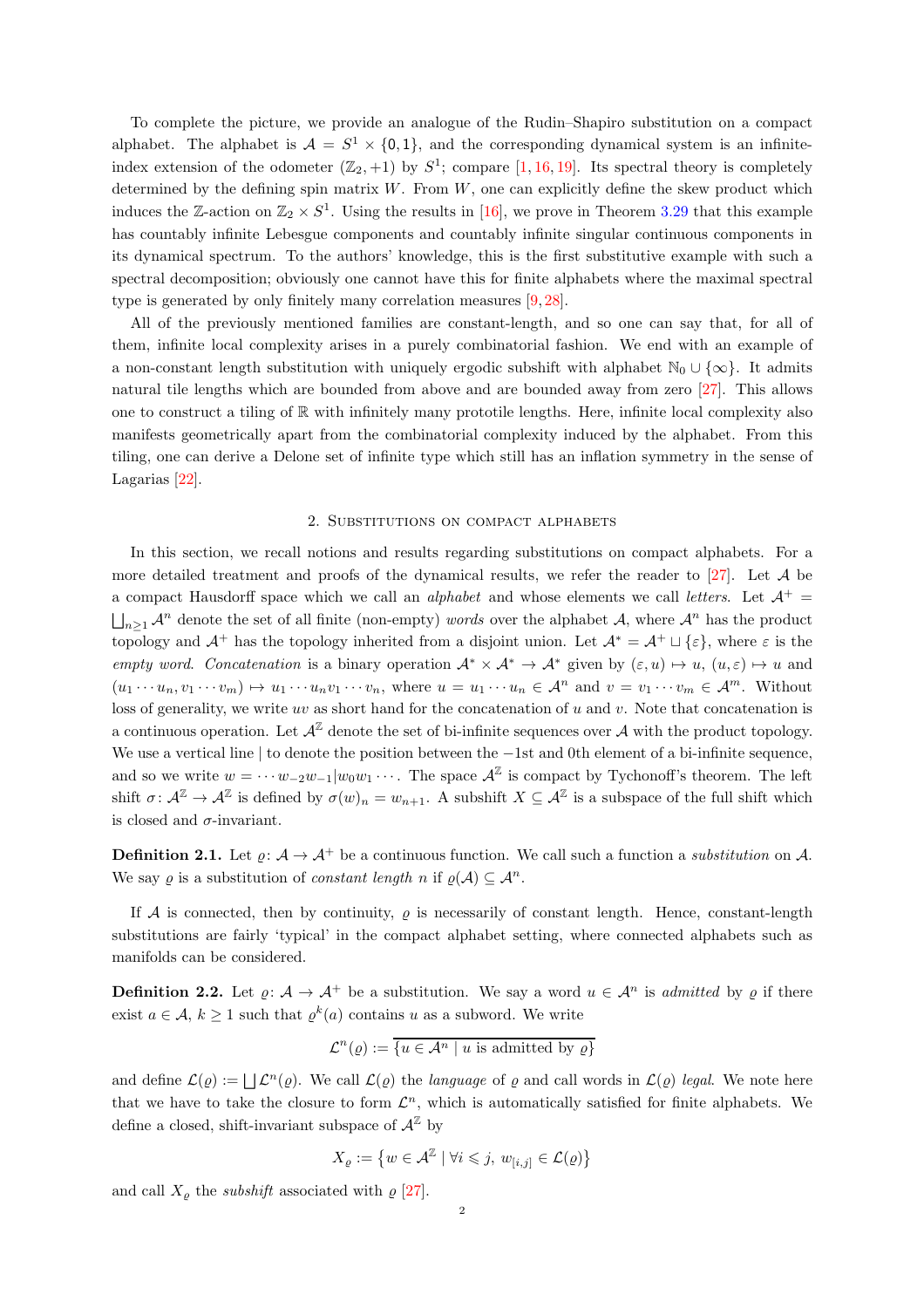The following definition is the natural generalisation of primitivity to infinite alphabets, adapted from the work of Durand, Ormes and Petite  $[12]$ ; see also Frank and Sadun  $[17]$  and Queffélec  $[28]$ .

**Definition 2.3.** Let  $\rho: \mathcal{A} \to \mathcal{A}^+$  be a substitution. We say  $\rho$  is primitive if, for every open set  $U \subset \mathcal{A}$ , there exists a  $p = p(U) \ge 0$  such that for all  $a \in \mathcal{A}$ , some letter of  $\varrho^p(a)$  is in U.

Let  $E = C(\mathcal{A})$  be the Banach space of real-valued continuous functions over A equipped with the sup-norm. The analogue of the transpose of the substitution matrix in the finite alphabet setting is the operator  $M \colon E \to E$  given by  $Mf(a) = \sum_{b \in \varrho(a)} f(b)$ . Note that M is a bounded and positive operator on E, but is no longer necessarily a compact operator.

<span id="page-2-0"></span>**Theorem 2.4** ([\[27\]](#page-13-2)). For  $\rho$  a primitive substitution on a compact Hausdorff alphabet  $\mathcal{A}$ ,

- (1)  $(X_{\rho}, \sigma)$  is minimal.
- (2)  $\varrho$  admits a unique (up to scaling) natural length function  $\ell \in E$  which satisfies  $\ell > 0$  and  $M\ell(a) = \lambda\ell(a)$ , where  $\lambda$  is the spectral radius of M.

The second part of Theorem [2.4](#page-2-0) is the compact alphabet analogue for the existence of a left PF eigenvector. The existence of a unique positive right PF eigenvector to  $\lambda$  is more subtle, and requires one to look at the dual operator  $M^*$ :  $E^* \to E^*$ , where  $E^*$  is the Banach dual of E. Here,  $M^*$  is defined via  $M^*\psi(f) = \psi(Mf)$  for  $\psi \in E^*$ . The existence of  $\sigma$ -invariant measures on  $X_{\varrho}$  depends on the existence of M<sup>∗</sup> -invariant functionals in E<sup>∗</sup> [\[17,](#page-12-10) [27,](#page-13-2) [28\]](#page-13-0). For certain primitive substitutions, one has the following sufficient criteria for the subshift  $X_{\varrho}$  to be uniquely ergodic.

<span id="page-2-3"></span>**Theorem 2.5** ([\[27\]](#page-13-2)). Let  $\rho$  be a substitution on a compact metrisable alphabet A. Suppose that A contains at least one isolated point,  $\rho$  is primitive, recognisable and, for each isolated point  $a \in \mathcal{A}$ ,  $\rho(a)$ contains only isolated points. Then,  $(X_{\rho}, \sigma)$  is uniquely ergodic.

<span id="page-2-2"></span>**Theorem 2.6** ([\[28,](#page-13-0) Cor. 12.2]). Let A be a compact metrisable alphabet and  $\rho$  a constant-length substitution over A. Suppose  $\varrho$  is primitive and that the columns  $\{\varrho_i\}_{0\leqslant i\leqslant L-1}$  of  $\varrho$  generate an equicontinuous semigroup. Then,  $(X_{\rho}, \sigma)$  is uniquely ergodic.

## 3. Spectral theory

3.1. Diffraction and dynamical spectrum. For our spectral analysis, we restrict to substitutions of constant length, and so the corresponding point sets are supported on  $\mathbb{Z}$ . Let  $\Lambda_w$  be a coloured point set in Z, which is the geometric realisation of  $w \in X_{\varrho}$ . Here, the label set is the alphabet A and we can define a weighted Dirac comb  $\omega$  via  $\omega = \sum u(w_z)\delta_z$ , where  $u: \mathcal{A} \to \mathbb{C}$  is a bounded function. It follows from a general result regarding weighted lattice combs that the approximating autocorrelations for  $\omega$ admit at least one limit point  $\gamma_u = \sum_{m \in \mathbb{Z}} \eta(m) \delta_m$  [\[3,](#page-12-11)[8\]](#page-12-12). When the subshift is uniquely ergodic, one has that  $\gamma_u$  is the unique autocorrelation for all elements in the subshift  $X_{\varrho}$ , which is true for all cases we treat here. The diffraction measure is its Fourier transform  $\widehat{\gamma_u}$ . This is a positive measure which splits into pure point, absolutely continuous and singular continuous components  $\hat{\gamma}_{\text{pp}}, \hat{\gamma}_{\text{ac}}$  and  $\hat{\gamma}_{\text{sc}}$ , not all of which vanish. We refer the reader to  $\left[4\right]$  for an exposition of diffraction theory.

For a fixed weight function u, the autocorrelation coefficient  $\eta_u(m)$  for  $m \in \mathbb{Z}$  is given by

$$
\eta_u(m) = \lim_{N \to \infty} \frac{1}{2N+1} \sum_{j=-N}^{N} u(w_j) \overline{u(w_{j+m})}.
$$

It follows from a general result of Strungaru [\[30,](#page-13-7) Thm. 4.1] for weighted Dirac combs with Meyer set support  $\Lambda$  that the autocorrelation  $\gamma$  admits the generalised Eberlein decomposition

$$
\gamma = \gamma_s + \gamma_{0a} + \gamma_{0s},
$$

where  $\gamma_s, \gamma_{0a}$ , and  $\gamma_{0s}$  are pure point measures supported on  $\Lambda - \Lambda$  that satisfy

<span id="page-2-1"></span>
$$
\widehat{\gamma_s} = \widehat{\gamma}_{\mathsf{pp}}, \qquad \quad \widehat{\gamma_{0a}} = \widehat{\gamma}_{\mathsf{ac}}, \qquad \quad \widehat{\gamma_{0s}} = \widehat{\gamma}_{\mathsf{sc}}.
$$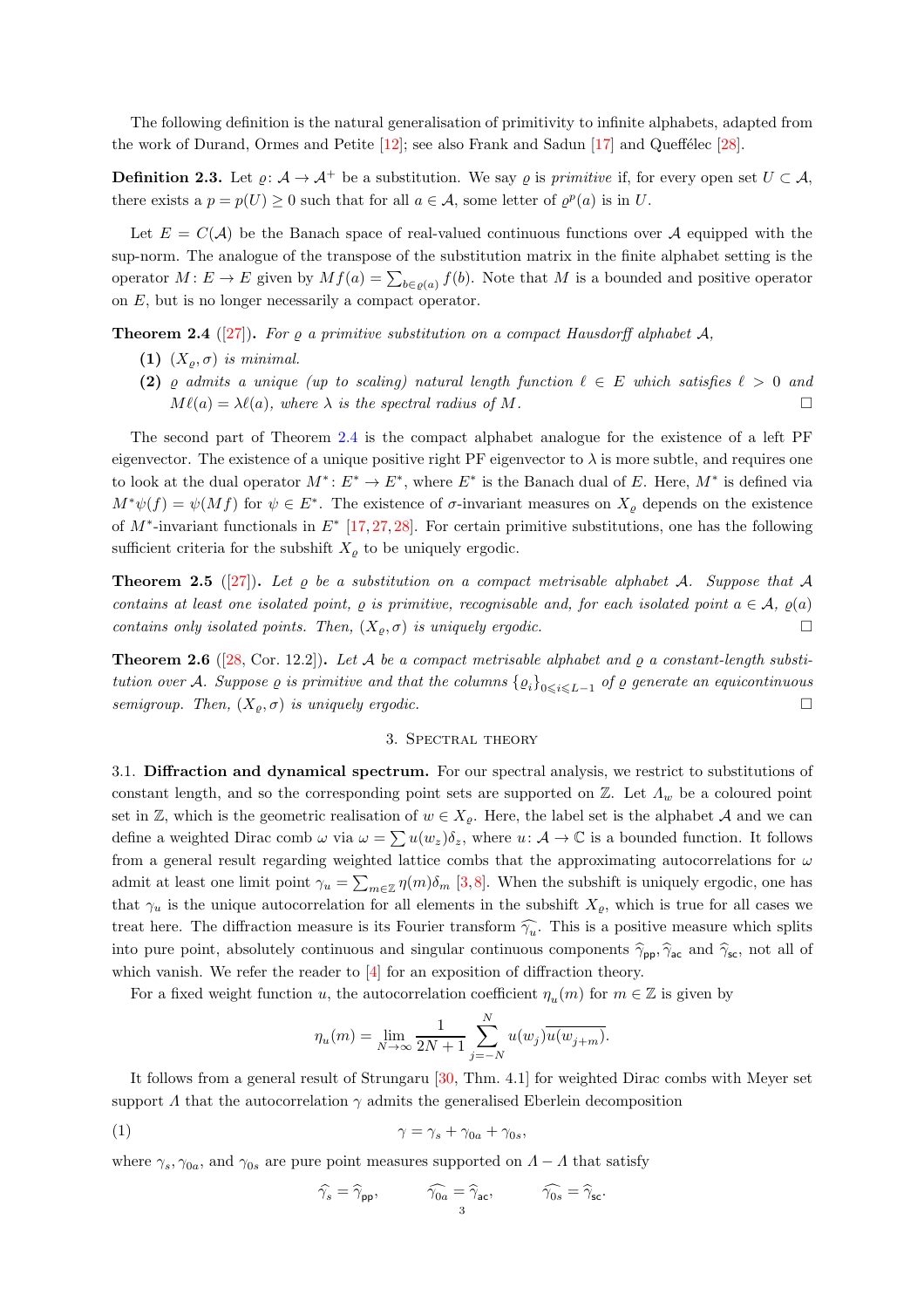Here,  $\gamma_s$  is the strongly almost periodic part and  $\gamma_{0a} + \gamma_{0s}$  is the 0-weakly almost periodic part. If it can be shown that  $\gamma$  is a strongly almost periodic measure, it follows that  $\hat{\gamma}$  is a pure point measure. An equivalent criterion for  $\gamma$  to be strongly almost periodic is given by the following general result.

<span id="page-3-0"></span>**Theorem 3.1** ([\[8,](#page-12-12) Thm. 5]). Let  $\omega$  be a translation-bounded measure on a  $\sigma$ -compact locally compact abelian group G whose autocorrelation  $\gamma_\omega$  exists and is of the form  $\gamma_\omega = \sum_{m \in \Delta} \eta(m) \delta_m$ , where  $\Delta$  is Meyer. Then the autocorrelation is strongly almost periodic if and only if the set  $P_{\varepsilon}$  of  $\varepsilon$ -almost periods of  $\eta(m)$  is relatively dense in  $\Delta$ .

Remark 3.2. Recently, Lenz, Spindeler and Strungaru proved an equivalent condition for pure point diffraction at the level of the measure  $\omega$ , which requires  $\omega$  to be *mean almost periodic* [\[26\]](#page-13-8). Here, we stick with the criterion in Theorem [3.1](#page-3-0) because the autocorrelation coefficients are always complex-valued, meaning we can leverage the metric in  $\mathbb{C}$ , whereas mean almost periodicity requires comparing  $w_m$  and  $w_{i+m}$ , which might need some extra work if the alphabet is not metrisable.  $\diamond$ 

Diffraction is intimately connected to the dynamical spectrum of  $X<sub>o</sub>$ . By dynamical spectrum, we mean the spectrum of the Koopman operator  $U: L^2(X_{\varrho}, \mu) \to L^2(X_{\varrho}, \mu)$  associated with the shift action, with  $U(f) = f \circ \sigma$ . For  $f \in L^2(X_g, \mu)$ , its spectral measure is the unique positive measure  $\rho_f$  on T which satisfies  $\langle U^n f | f \rangle = \int_{\mathbb{T}} z^n d\rho_f(z)$  for  $n \in \mathbb{Z}$ . A measure  $\rho_{\text{max}} \in \mathcal{M}(\mathbb{T})$  is called the spectral measure of maximal type of U if  $\rho_f \ll \rho_{\text{max}}$  for all f, where  $\ll$  denotes the absolute continuity relation for measures. By a slight abuse of notation, when  $H \subseteq L^2(X,\mu)$  is a translation-invariant subspace, we write  $\rho_{\max}^H$ for the maximal spectral type of H, where  $\rho_f \ll \rho_{\text{max}}^H$  for all  $f \in H$ . Equivalently, this is the maximal spectral type of the subrepresentation  $U|_H$ .

<span id="page-3-3"></span>3.2. Bijective Substitutions. We introduce the following definition as a natural extension of the notion from the finite alphabet case:

**Definition 3.3.** Given a constant-length substitution  $\varrho: A \to A^+$ , we say that  $\varrho$  is bijective if each column  $\varrho_j(a) := (\varrho(a))_j$ , for  $0 \leq j \leq L-1$ , is a bijection, and thus by continuity of  $\varrho$  a homeomorphism of A. Let hom( $A$ ) denote the set of homeomorphisms of  $A$ , equipped with the compact-open topology. We let C denote the subgroup of hom(A) generated by the columns. The closure of C in hom(A) is denoted  $\mathcal{G} := \overline{\mathcal{C}}$ . We call  $\varrho$  compact bijective if  $\mathcal{G}$  is compact. A compact bijective substitution is called abelian if  $\mathcal G$  is abelian.

Remark 3.4. In the finite alphabet case, a bijective substitution is abelian if and only if the group generated by the columns is abelian.  $\Diamond$ 

**Remark 3.5.** In the general case,  $\varrho$  is abelian if and only if the columns commute and generate a relatively compact subgroup in  $hom(A)$ . Indeed, the algebraic closure of a commuting subset is abelian, as is the topological closure of an abelian subgroup.  $\diamondsuit$ 

<span id="page-3-1"></span>**Lemma 3.6.** Suppose that  $\rho$  is primitive and compactly bijective. Then  $\mathcal G$  acts transitively on  $\mathcal A$ .

*Proof.* Let  $a, b \in \mathcal{A}$ . We wish to find some  $g \in \mathcal{G}$  with  $g(a) = b$ . Let  $U \subset \mathcal{A}$  be an open set containing b. By primitivity, there is some  $N \in \mathbb{N}$  so that  $\varrho^{N}(a)$  contains a letter of U. Equivalently, we have that  $(\varrho_{i_0} \circ \cdots \circ \varrho_{i_{N-1}})(a) \in U$  where each  $\varrho_i$  is a column of  $\varrho$ . It follows that we may construct a map  $f_U \in \mathcal{C}$ so that  $f_U(a) \in U$ .

The open sets U containing b form a directed set, and so we have a net  $(f_U)$ . By compactness, we have that  $f_U \to f$  for some  $f \in \mathcal{G}$ . Since  $(f_U) \to f$  with respect to the compact-open topology it certainly converges pointwise, so in particular  $(f_U(a))_U \to f(a)$ . Then clearly  $f(a) = b$ , since  $f_U(a) \in U$ , where U is an arbitrary open set containing b.

<span id="page-3-2"></span>**Proposition 3.7.** Suppose that  $\rho$  is primitive and compactly bijective. Then  $\mathcal{A} \cong \mathcal{G}/H$ , where  $H \leq \mathcal{G}$ is a compact subgroup. With respect to this identification, we have

$$
\varrho[g] = (\varrho_0, \varrho_1, \dots, \varrho_{L-1})[g] = [\varrho_0 \cdot g][\varrho_1 \cdot g] \cdots [\varrho_{L-1} \cdot g],
$$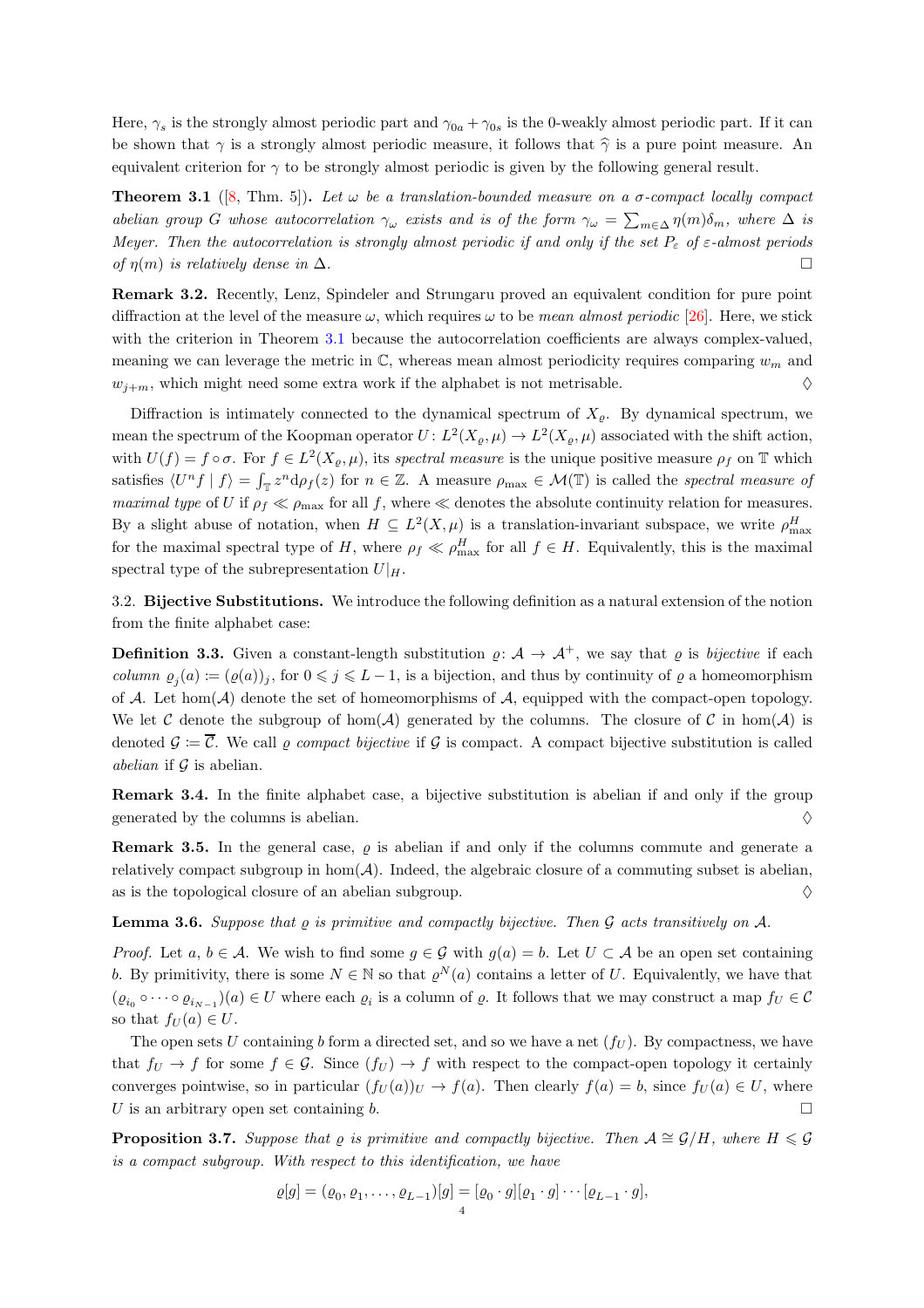where [q] denotes the coset of  $q \in \mathcal{G}$  in  $\mathcal{G}/H$ .

*Proof.* The evaluation map  $C(X, Y) \times X \to Y$  is always continuous for X locally compact and Hausdorff and  $C(X, Y)$  equipped with the compact-open topology. Hence the action  $\mathcal{G} \times \mathcal{A} \to \mathcal{A}$  of G on A, given by  $q \cdot a := q(a)$ , is continuous. Since G acts transitively on A by Lemma [3.6,](#page-3-1) we have an identification between the G-actions on A and on  $\mathcal{G}/H$  by (left) multiplication, where

$$
H := \operatorname{stab}(p) := \{ g \in \mathcal{G} \mid g(p) = p \}
$$

and  $p \in A$  is an arbitrary basepoint. Stabiliser subgroups of topological group actions are always closed, so  $H$  is compact.

These actions are intertwined via the bijection

$$
\phi \colon \mathcal{G}/H \to \mathcal{A}, \quad \phi[g] \coloneqq g(p)
$$

with inverse  $a \mapsto [g]$ , where g is such that  $g(p) = a$  (uniquely defined up to coset representative). The map  $\mathcal{G} \to \mathcal{A}$  defined by  $g \mapsto g(p)$  is continuous, since, as above, evaluation is continuous. Hence, this descends to a continuous map on the quotient  $\mathcal{G}/H$ , so  $\phi$  is continuous. By assumption, A is Hausdorff and, since G is compact, so is  $\mathcal{G}/H$ , hence  $\phi$  is a homeomorphism.

By assumption, we have that  $\varrho = (\varrho_0, \varrho_1, \dots, \varrho_{L-1})$ , where each  $\varrho_i$  is a column and thus is an element of G. Finally, writing  $\varrho$  as a substitution on  $\mathcal{G}/H$  by the identification  $\phi$ , we have  $\varrho[g]_i = \varrho(g(p))_i =$  $\varrho_i(g(p)) = [\varrho_i \cdot g]$  and the result follows.

Corollary 3.8. Let  $\rho$  be a primitive, abelian, compactly bijective substitution. Then, we may equip A with the structure of a compact group so that each column of the substitution is a group rotation. In particular, there exist  $\beta_i \in \mathcal{A}$  so that

$$
\varrho(a)=(\beta_0\cdot a)(\beta_1\cdot a)\cdots(\beta_{L-1}\cdot a).
$$

*Proof.* In applying Proposition [3.7](#page-3-2) we have  $H = \text{stab}(p)$  where p is an arbitrary base point. Then  $H = \{\text{id}\}\$  since  $\rho$  is abelian. Indeed, let  $q \in \text{stab}(p)$  and  $x \in \mathcal{A}$  be arbitrary. By Lemma [3.6,](#page-3-1) the action of G on A is transitive, so there is some  $h \in G$  with  $h(p) = x$ . Then  $q(x) = (gh)(p) = (hg)(p) = h(p) = x$ and thus  $q = Id$ . It follows from Proposition [3.7](#page-3-2) that we may identify  $\mathcal{A} \cong \mathcal{G}$  and that each column is a group rotation.  $\square$ 

It follows that a constant-length substitution is compactly bijetive and abelian if and only if we may equip A with the structure of an abelian topological group so that each column of  $\rho$  is a group translation. We will assume this structure for the remainder of this section. We let  $S^1 \subset \mathbb{C}$  denote the unit circle, also considered as an abelian group. A unitary multiplicative group character  $\chi$  is a continuous group homomorphism  $\chi: \mathcal{A} \to S^1$ . Here, we will use the characters  $\chi$  as our weight functions.

**Definition 3.9.** Let  $\varrho$  be a substitution on a compact alphabet A and let  $X_{\varrho}$  be the associated subshift. We call  $x \in X_{\varrho}$  a pseudo-fixed point of  $\varrho$  if  $\varrho(x) = \sigma^{s}(x)$ , where  $0 \le s \le L - 1$ .

For finite alphabets, the existence of a bi-infinite fixed point is guaranteed i.e,  $x \in X_\rho$  such that  $\varrho^p(x) = x$  for some power  $p \in \mathbb{N}$ , which is convenient for diffraction. This fails in general for infinite alphabets. Here, we show that it suffices to consider pseudo-fixed points, as the associated recurrence relations are similar to those for two-sided fixed points. Pseudo-fixed points can be seen as true fixed points of the corresponding affine substitution; see [\[4,](#page-12-13) Sec. 4.8.1].

<span id="page-4-0"></span>**Proposition 3.10.** Let  $\varrho$  be a primitive constant-length substitution on a compact Hausdorff abelian group, such that all the columns are group translations. Then there exists another such substitution  $\varrho'$ such that  $X_{\varrho'} = X_{\varrho}$  and  $\varrho'$  admits a pseudo-fixed point in  $X_{\varrho}$ .

*Proof.* We write  $\varrho := \varrho_0 \varrho_1 \cdots \varrho_{L-1}$ , where  $\varrho_i : A \to A$  are group translations. For  $m \in \mathbb{N}$  we can define  $\varrho' \coloneqq \varrho^m \beta_s^{-1}$ , where  $\varrho^m_s(\theta) = \theta \beta_j$  for some  $0 \le s \le L^m - 1$ , so that  $\varrho'_s = \text{id}$ . We see that  $\varrho$  and  $\varrho'$  define the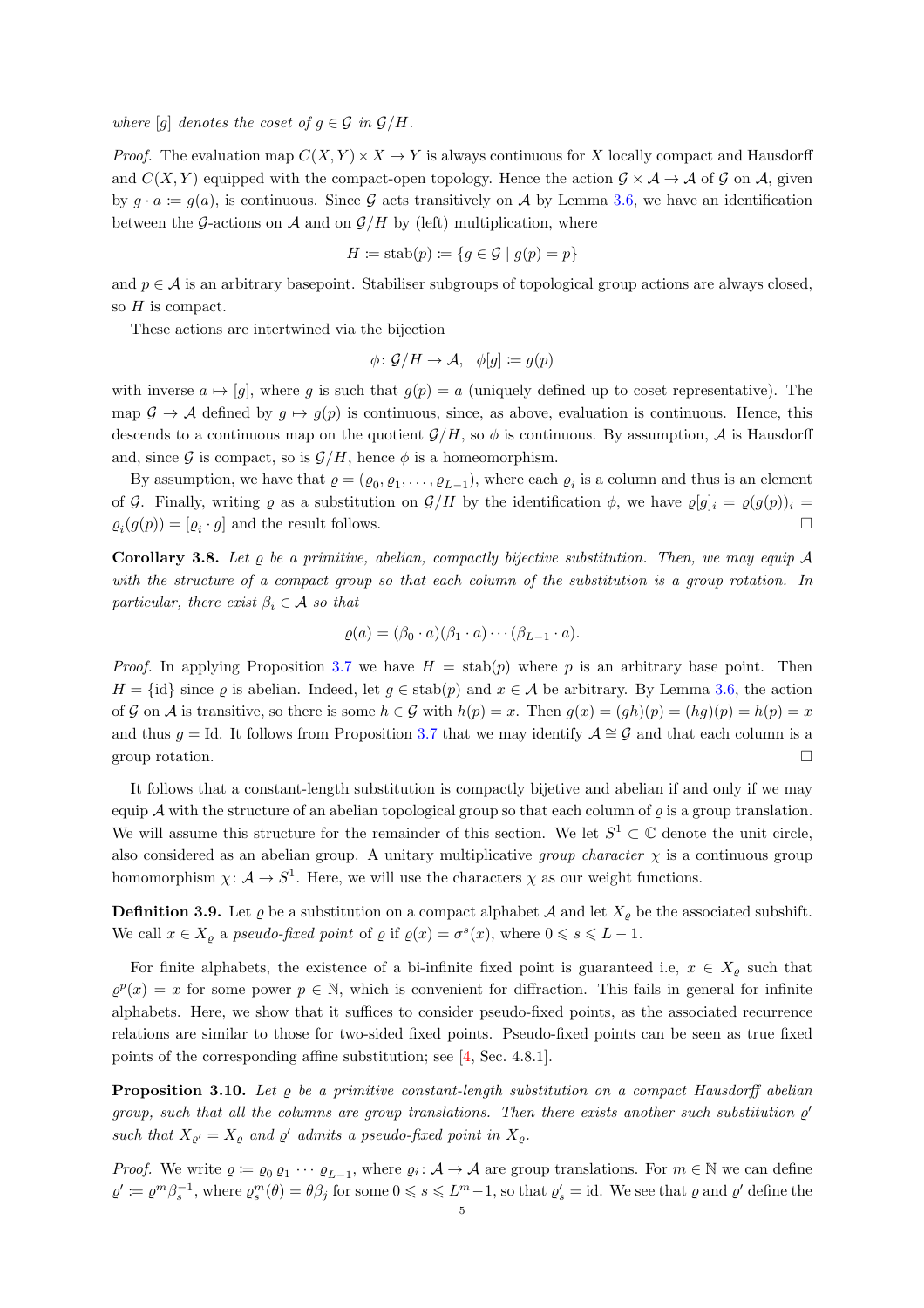same subshift because they generate the same language. More explicitly, one has  $(\varrho')^n(\theta\beta_j^n) = \varrho^{mn}(\theta)$ for  $\theta \in \mathcal{A}$  and  $n \in \mathbb{N}$ . For large enough m, we can take  $1 \leqslant j \leqslant L^m - 2$  so that, by construction,  $\varrho'$  has a fixed internal letter at the *j*th position, i.e.,  $\varrho'(\theta)_j = \theta$ . Using this, we construct a sequence of points which converges to a pseudo-fixed point.

Let  $x^{(0)} \in X$  be such that  $x^{(0)}_{[-j,L-1-j]} = \varrho(\theta)$  for some  $\theta \in \mathcal{A}$ . It then follows that  $x^{(0)}_0 = \theta$ . If we substitute, we get that  $(\sigma^{-s} \circ \varrho'(x_0))_{[-j,L-1-j]} = \varrho'(\theta)$ . One can then consider the sequence  $\{x^{(n)}\}_{n\geqslant 0}$ , with  $x^{(n)} = (\sigma^{-s} \circ \varrho')^n (x^{(0)})$ . Due to the growing nested subwords around 0, this sequence converges to a point  $x \in X$ , which by construction satisfies  $(\sigma^{-s} \circ \rho')(x) = x$  and so x is a pseudo-fixed point for  $\varrho'$ . The contract of the contract of the contract of the contract of the contract of  $\Box$ 

Hence for us, without loss of generality, we may assume that  $\rho$  admits a pseudo-fixed point.

**Example 3.11.** Let  $\mathcal{A} = S^1$  and consider the substitution  $\varrho: [\theta] \mapsto [\theta \alpha] [\theta \beta] [\theta \gamma]$ , with  $\alpha, \beta, \gamma \in \mathcal{A}$ . We can instead consider

$$
\varrho := \varrho' \colon [\theta] \mapsto [\theta \alpha \beta^{-1}] [\theta] [\theta \gamma \beta^{-1}],
$$

which has a fixed internal letter at position  $s = 1$ . Fix  $\theta \in A$  and let  $x^{(0)}$  be the bi-infinite word given by  $x^{(0)} = \cdots [\theta \alpha \beta^{-1}] | [\theta] [\theta \beta^{-1} \gamma] \cdots$ . Here, the vertical line | signifies the location of the origin. Substituting and shifting by  $-s = -1$  yields

$$
x^{(1)} = (\sigma^{-1} \circ \varrho)(x^{(0)}) = \cdots [\theta \alpha \gamma^{-2} \beta][\theta \alpha \beta^{-1}] | [\theta] [\theta \beta^{-1} \gamma][\theta \alpha \beta^{-2} \gamma] \cdots.
$$

By iterating the process, one fixes the letters in more positions, eventually exhausting all  $m \in \mathbb{Z}$ , which yields the limit x with  $\rho(x) = \sigma(x)$ .

Let w be a pseudo-fixed point of  $\varrho$  and  $\chi \in \widehat{A}$  be a unitary multiplicative character. We consider the weighted Dirac comb  $\omega_{\chi} = \sum_{m \in \mathbb{Z}} \chi(w_m) \delta_m$ . The following result provides a sufficient condition for absence of absolutely continuous diffraction; compare [\[10,](#page-12-14) Thm. 6] for one-sided sequences.

<span id="page-5-1"></span>**Proposition 3.12.** Let  $\varrho$  be a substitution of constant length L on a compact Hausdorff abelian group A and let w be a pseudo-fixed point of  $\varrho$ . Suppose  $\varrho_j$  is a group translation for  $0 \leq j \leq L-1$ . Then, for any unitary multiplicative character  $\chi \in \widehat{A}$ , the weighted Dirac comb  $\omega = \sum_{m \in \mathbb{Z}} \chi(w_m) \delta_m$  has no absolutely continuous diffraction.

*Proof.* Since w is a pseudo-fixed point of  $\varrho$ , one has  $\varrho(w) = \sigma^s(w)$  for some  $0 \le s \le L-1$ , meaning the entries of w satisfy the recurrence  $w_{Lm+k-s} = w_m \beta_k$ , for all  $0 \le k \le L-1$  and  $m \in \mathbb{Z}$ . Fix  $0 \le k \le L-1$ , and let  $\{\beta_j\}_{0\leq j\leq L-1}$  be the translations defining  $\varrho$ . For any  $m\in\mathbb{Z}$ , one has

$$
\eta(Lm+k) = \lim_{N \to \infty} \frac{1}{2N+1} \sum_{r=-s}^{L-1-s} \sum_{j=-\lfloor \frac{N}{L} \rfloor + \varphi_r^+}^{\lfloor \frac{N}{L} \rfloor + \varphi_r^+} \chi(w_{L(j+m)+r+k})
$$
  
\n
$$
= \lim_{N \to \infty} \frac{1}{2N+1} \sum_{r=-s}^{L-1-s} \sum_{j=-\lfloor \frac{N}{L} \rfloor - \varphi_r^-}^{\lfloor \frac{N}{L} \rfloor + \varphi_r^+} \chi\Big(w_j w_{j+m+f(r,k)}^{-1}\Big) \chi(\beta_{(r+s) \text{ mod } L}) \overline{\chi(\beta_{(r+k+s) \text{ mod } L})}
$$
  
\n
$$
= \frac{1}{L} \sum_{r=-s}^{L-1-s} \eta\Big(m+f(r,k)\Big) \chi(\beta_{(r+s) \text{ mod } L}) \overline{\chi(\beta_{(r+k+s) \text{ mod } L})},
$$

<span id="page-5-0"></span>where

$$
(3) \qquad f(r,k):=\begin{cases} 0,& r+k\leqslant L-1-s,\\ \left\lfloor\frac{r+k+s}{L}\right\rfloor, & \text{otherwise,} \end{cases}\qquad\text{and}\quad \varphi^\pm:=\begin{cases} 1,& N-L\lfloor\frac{N}{L}\rfloor\mp r\geqslant L,\\ 0,& 0\leqslant N-L\lfloor\frac{N}{L}\rfloor\mp r\leqslant L-1,\\ -1, & \text{otherwise.} \end{cases}
$$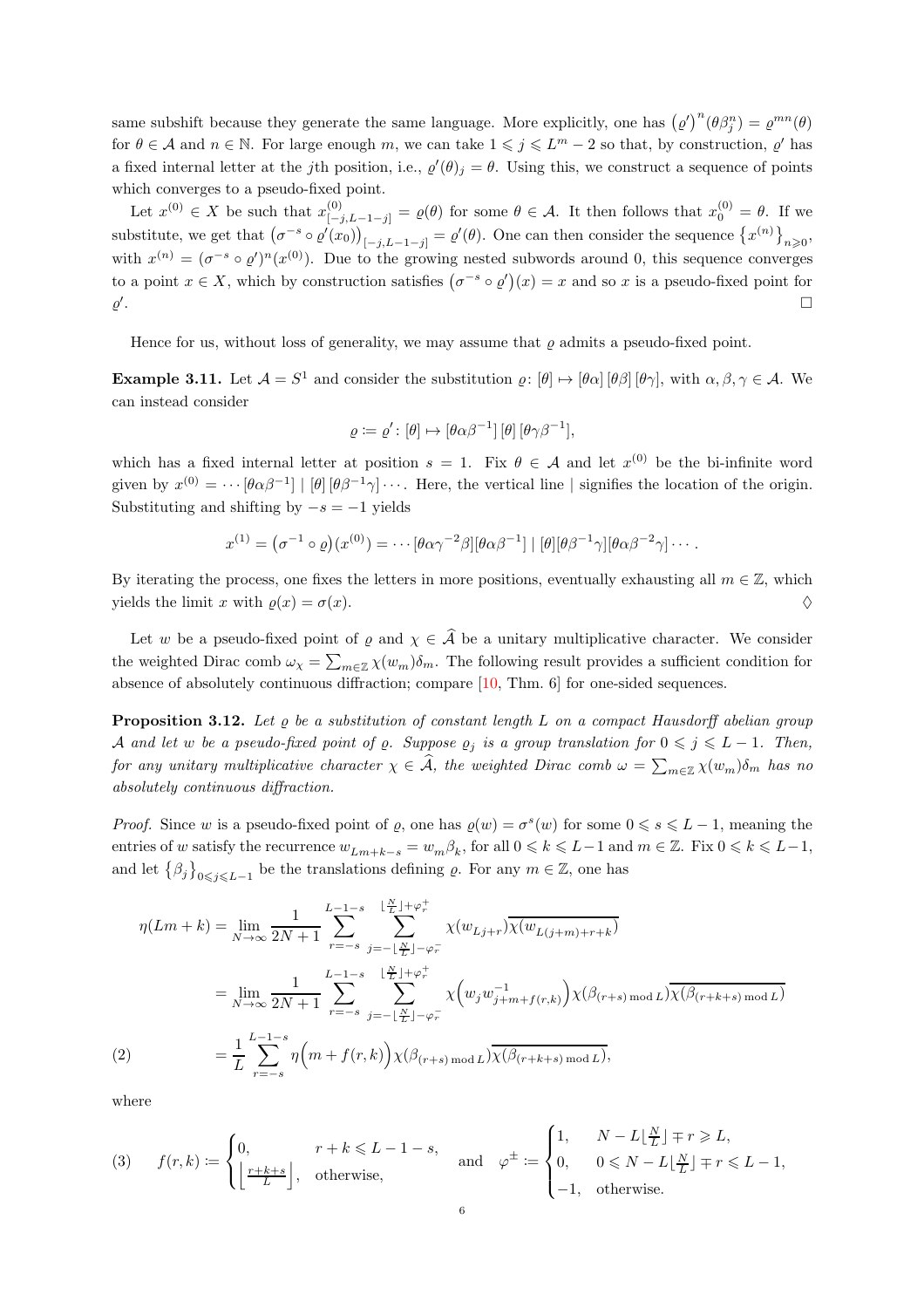Note that these linear recurrences are homogeneous and that, for  $0 \le m \le L - 1$ , the values of  $\eta(m)$ depend solely on the values  $\eta(0)$  and  $\eta(1)$ . In particular, an explicit computation yields

<span id="page-6-0"></span>(4) 
$$
\eta(1) = \frac{\eta(0) \sum_{r=0}^{L-2} \chi(\beta_r) \overline{\chi(\beta_{(r+1) \mod L})}}{L\left(1 - \frac{1}{L}\chi(\beta_{L-1})\overline{\chi(\beta_0)}\right)}
$$

<span id="page-6-2"></span>(5) 
$$
\eta(L-1) = \frac{1}{L} \eta(0) \chi(\beta_0) \overline{\chi(\beta_{L-1})} + \frac{1}{L} \sum_{r=1}^{L-1} \eta(1) \chi(\beta_r) \overline{\chi(\beta_{(r+L-1) \mod L})}
$$

<span id="page-6-1"></span>(6) 
$$
\eta(L^{\ell}m) = \eta(m), \quad \text{for any } m \in \mathbb{Z} \text{ and } \ell \in \mathbb{N}.
$$

The key takeaway here is that the relations  $(4)-(6)$  $(4)-(6)$  no longer depend on s. Hence, our analysis proceeds as if we had a true fixed point. Due to the homogeneity of the relations, and the mutual measure-theoretic orthogonality of  $(\hat{\gamma})_{\text{pp}}, (\hat{\gamma})_{\text{ac}}$  and  $(\hat{\gamma})_{\text{sc}}$ , one finds that the individual components  $\gamma_s, \gamma_{0a}$  and  $\gamma_{0s}$  of the autocorrelation satisfy these relations independently; compare [\[5,](#page-12-4) Prop. 2].

We then consider  $\gamma_{0a} = \sum_{m \in \mathbb{Z}} \eta_{ac}(m) \delta_m$  which gives rise to the ac component. By Eq. [\(6\)](#page-6-1) and the Riemann–Lebesgue Lemma, one has  $\eta_{ac}(m) = 0$ , for all  $m \ge 1$ ; compare [\[4,](#page-12-13) Prop. 8.6] and [\[15,](#page-12-6) Prop. 3.1]. To prove the claim, it remains to show that  $\eta_{ac}(0) = 0$ . Since  $\eta_{ac}(1) = 0$ , if  $\eta_{ac}(0) \neq 0$ , Eq. [\(5\)](#page-6-2) yields  $\eta_{ac}(L-1) = \frac{1}{L} \eta_{ac}(0) \chi(\beta_0) \overline{\chi(\beta_{L-1})} \neq 0$ , which contradicts the previous observation. Hence,  $\gamma_{0a} = 0$  and consequently  $\hat{\gamma}_{\text{ac}} = 0$ .

**Remark 3.13.** The set of recurrences in Eq. [\(2\)](#page-5-0) imply that the sequence  $\{\eta(m)\}_{m\geqslant0}$  associated to such a substitution is L-regular over  $\mathbb C$  in the sense of Allouche and Shallit; compare [\[2,](#page-12-15) Ex. 14].  $\Diamond$ 

We now give a sufficient criterion for the absence of pure point diffraction components. In our setting, the set  $P_{\varepsilon}$  of  $\varepsilon$ -almost periods for  $\eta$  is given by

<span id="page-6-3"></span>(7) 
$$
P_{\varepsilon} = \{ m \in \mathbb{Z} \mid |\eta(0) - \eta(m)|^{1/2} < \varepsilon \}.
$$

<span id="page-6-5"></span>**Theorem 3.14.** Let  $\varrho$  be as in Proposition [3.12](#page-5-1) such that  $|\eta(1)| < 1$ . Then, the diffraction associated  $to \omega$  does not have a pure point component.

*Proof.* Suppose  $\hat{\gamma}_{\text{pp}} \neq 0$ . Then, by Eq. [\(1\)](#page-2-1),  $\gamma_s = \sum_{m \in \mathbb{Z}} \eta_{\text{pp}}(m) \delta_m \neq 0$ . Because  $\gamma_s$  is a strongly almost periodic measure, Theorem [3.1](#page-3-0) implies that the set  $P_{\varepsilon}$  of  $\varepsilon$ -almost periods of  $\eta_{\text{pp}}(m)$  given in Eq. [\(7\)](#page-6-3) must be relatively dense, for all  $\varepsilon > 0$ . We show that  $|\eta(1)| < 1$  implies that  $|\eta_{\text{pp}}(m)|$  is uniformly bounded away from  $|\eta_{\text{pp}}(0)|$ , which directly contradicts the relative denseness of  $P_{\varepsilon}$ , for all  $\varepsilon \leq \varepsilon'$ , for some  $\varepsilon'$ .

The autocorrelation coefficients of each of the three components of  $\gamma$  must satisfy Eq. [\(2\)](#page-5-0) independently since the corresponding component measures are mutually singular. With this, the assumption on  $\eta(1)$ and Eq. [\(4\)](#page-6-0) imply  $|\eta_{\text{pp}}(1)| < |\eta_{\text{pp}}(0)|$ . Suppose  $|\eta_{\text{pp}}(0)| - |\eta_{\text{pp}}(1)| > c$ , for some  $c > 0$ . Restricting the recurrences in Eq. [\(2\)](#page-5-0) to  $\gamma_s$  one gets for  $1 \leq k \leq L-1$ ,

$$
|\eta_{\mathsf{pp}}(k)| \leqslant \frac{1}{L} \sum_{r=0}^{L-1} \left| \eta_{\mathsf{pp}}\left(f(r,k)\right) \right| = \frac{L-k}{L} |\eta_{\mathsf{pp}}(0)| + \frac{k}{L} |\eta_{\mathsf{pp}}(1)| < |\eta_{\mathsf{pp}}(0)| - \frac{k}{L}c
$$

which means

(8) 
$$
|\eta_{\mathsf{pp}}(0)| - |\eta_{\mathsf{pp}}(k)| > \frac{1}{L}c.
$$

Now let  $L \leq k = Lm + j \leq L^2 - 1$ , with  $1 \leq m \leq L - 2$  and  $0 \leq j \leq L - 1$ . Using the same arguments as in the previous step, one obtains

<span id="page-6-4"></span>
$$
\begin{split} |\eta_{\mathsf{pp}}(k)| &\leqslant \frac{1}{L}\sum_{r=0}^{L-1} \left|\eta_{\mathsf{pp}}\bigg(m+f(r,j)\bigg)\right| = \frac{L-j}{L}|\eta_{\mathsf{pp}}(m)| + \frac{j}{L}|\eta_{\mathsf{pp}}(m+1)| \\ &< \frac{L-j}{L}\Big(|\eta_{\mathsf{pp}}(0)| - \frac{m}{L}c\Big) + \frac{j}{L}\Big(|\eta_{\mathsf{pp}}(1)| - \frac{m+1}{L}c\Big) \\ &< |\eta_{\mathsf{pp}}(0)| - \frac{Lm+j}{L^2}c. \end{split}
$$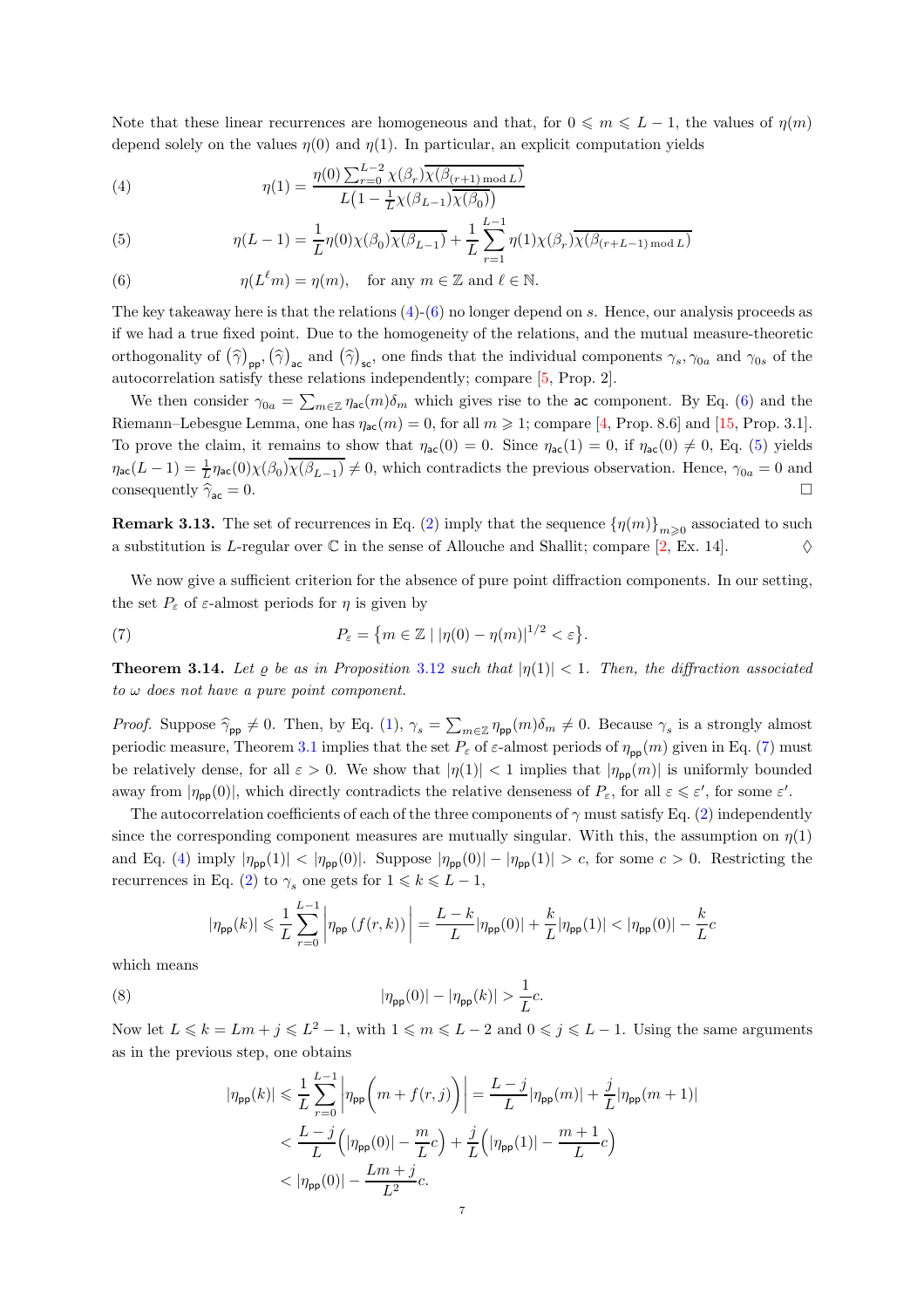Since  $\frac{1}{L} \leq \frac{Lm+j}{L^2} \leq \frac{L^2-1}{L^2}$ , we recover Eq. [\(8\)](#page-6-4) for all  $L \leq k \leq L^2-1$ . It is straight-forward to show via an inductive argument that Eq. [\(8\)](#page-6-4) holds for all  $k \in \mathbb{Z}$ . This means

$$
\left|\eta_{\text{pp}}(0)-\eta_{\text{pp}}(k)\right|\geqslant\left|\left|\eta_{\text{pp}}(0)\right|-\left|\eta_{\text{pp}}(k)\right|\right|>\frac{1}{L}c,
$$

which implies  $P_{\varepsilon} = \varnothing$ , for all  $\varepsilon < \sqrt{\frac{c}{L}}$ , contradicting the relative denseness property required for pure point diffraction. Hence,  $\gamma_s = 0$  and  $\hat{\gamma}_{\text{pp}} = 0$ .

The following corollary is immediate from Proposition [3.12](#page-5-1) and Theorem [3.14.](#page-6-5)

Corollary 3.15. Let  $\rho$  be as in Proposition [3.12](#page-5-1), w a pseudo-fixed point of  $\rho$ , and  $\omega$  the associated weighted Dirac comb via the weight function  $\chi \in \hat{\mathcal{A}}$ . If  $|\eta(1)| < 1$ , the diffraction  $\hat{\gamma}$  of  $\omega$  is purely singular continuous.  $continuous.$ 

<span id="page-7-1"></span>**Lemma 3.16.** Let  $\varrho$  be as in Proposition [3.12](#page-5-1). Fix  $\chi \in A$  and suppose further  $\chi(\beta_0) \neq \chi(\beta_{L-1})$ . Then, one has  $|\eta(1)| < 1$ .

*Proof.* This follows directly from Eq. [\(4\)](#page-6-0) since,  $|\eta(1)| \leq \frac{|\eta(0)| (L-1)}{|L - \chi(\beta_{r-1}) \overline{\chi}(t)}$  $\frac{|\eta(0)| (L-1)}{|L-\chi(\beta_{L-1})\overline{\chi(\beta_0)}|} < 1$ , where the last inequality holds since the denominator satisfies  $|L - \chi(\beta_{L-1})\chi(\beta_0)| > L - 1$ , which follows from the assumption  $\chi(\beta_{L-1})\overline{\chi(\beta_0)} = \chi(\beta_{L-1}\beta_0^{-1})$  $) \neq 1.$ 

**Remark 3.17.** Note that when  $A = S^1$  the condition in Lemma [3.16](#page-7-1) is satisfied for all  $\chi \in \hat{A}$  whenever  $\beta_0 \beta_{L-1}^{-1}$  is an irrational rotation because ker( $\chi$ ) is finite for all  $\chi \in S^1$ .

<span id="page-7-0"></span>**Theorem 3.18.** Let  $\varrho$  be a primitive substitution of length L on a compact Hausdorff abelian group A such that all of its columns are group translations. Let w be a pseudo-fixed point of  $\varrho$  and consider  $\chi \in \mathcal{A}$ . Then, the following are equivalent:

- (1)  $\widehat{\gamma_{\chi}}$  is not purely singular continuous;
- (2)  $|\eta(1)| = 1;$
- (3) The Dirac comb  $\omega_{\chi} = \sum_{m \in \mathbb{Z}} \chi(w_m) \delta_m$  can be generated by a substitution  $\varrho_{\text{cyc}}$  on a finite cyclic group  $\mathcal A$  of order n, where  $\rho$  is of the form

(9) 
$$
\varrho_{\text{cyc}}: [\theta] \mapsto [\theta \beta_0] [\theta \beta_0 \beta_1] \cdots [\theta \beta_0 \beta_1^{n-1}] [\theta \beta_0],
$$

<span id="page-7-2"></span>where  $\beta_0, \beta_1 \in \mathcal{A}$  and  $\text{ord}(\beta_1) = n$ ;

- (4)  $\omega_{\chi}$  is periodic;
- (5)  $\widehat{\gamma_{\chi}}$  is pure point.

Before we go to the proof of Theorem [3.18,](#page-7-0) we will need the following Lemma; see [\[21,](#page-13-9) Cor. 4.3].

<span id="page-7-3"></span>**Lemma 3.19.** The substitution  $\varrho_{\text{cyc}}$  of Eq. [\(9\)](#page-7-2) defines a periodic subshift.

*Proof.* Every 2-letter subword of a substituted letter is of the form  $[\theta][\beta_1\theta]$  for some  $\theta \in \mathcal{A}$ . Moreover, given a pair of this form,

$$
\varrho_{\mathsf{cyc}}([\theta] \bullet [\beta_1 \theta]) = [\theta \beta_0] \cdots [\theta \beta_0] \bullet [\beta_1 \theta \beta_0] \cdots [\beta_1 \theta \beta_0],
$$

where we emphasise the location of the boundary of supertiles. Note that the pair meeting over the supertile boundary is of the same form. Every 2-letter word generated by  $\varrho_{\text{cyc}}$  is either as a subword of some  $\varrho_{\text{cyc}}(\theta)$ , or as the pair at the supertile boundary of  $\varrho_{\text{cyc}}(\theta\theta')$ , where  $\theta\theta'$  is also generated by  $\varrho_{\text{cyc}}$ . It follows that all legal 2-letter words are of the form  $[\theta][\beta_1\theta]$ . Then periodicity follows from  $\mathrm{ord}(\beta_1) = \# \mathcal{A} = n.$ 

Proof of Theorem [3.18](#page-7-0).

- (i) (3)  $\implies$  (4) follows from Lemma [3.19.](#page-7-3)
- (ii) (4)  $\implies$  (5) is immediate from the periodicity of  $\omega_{\chi}$ .
- (iii) (5)  $\implies$  (1) is clear.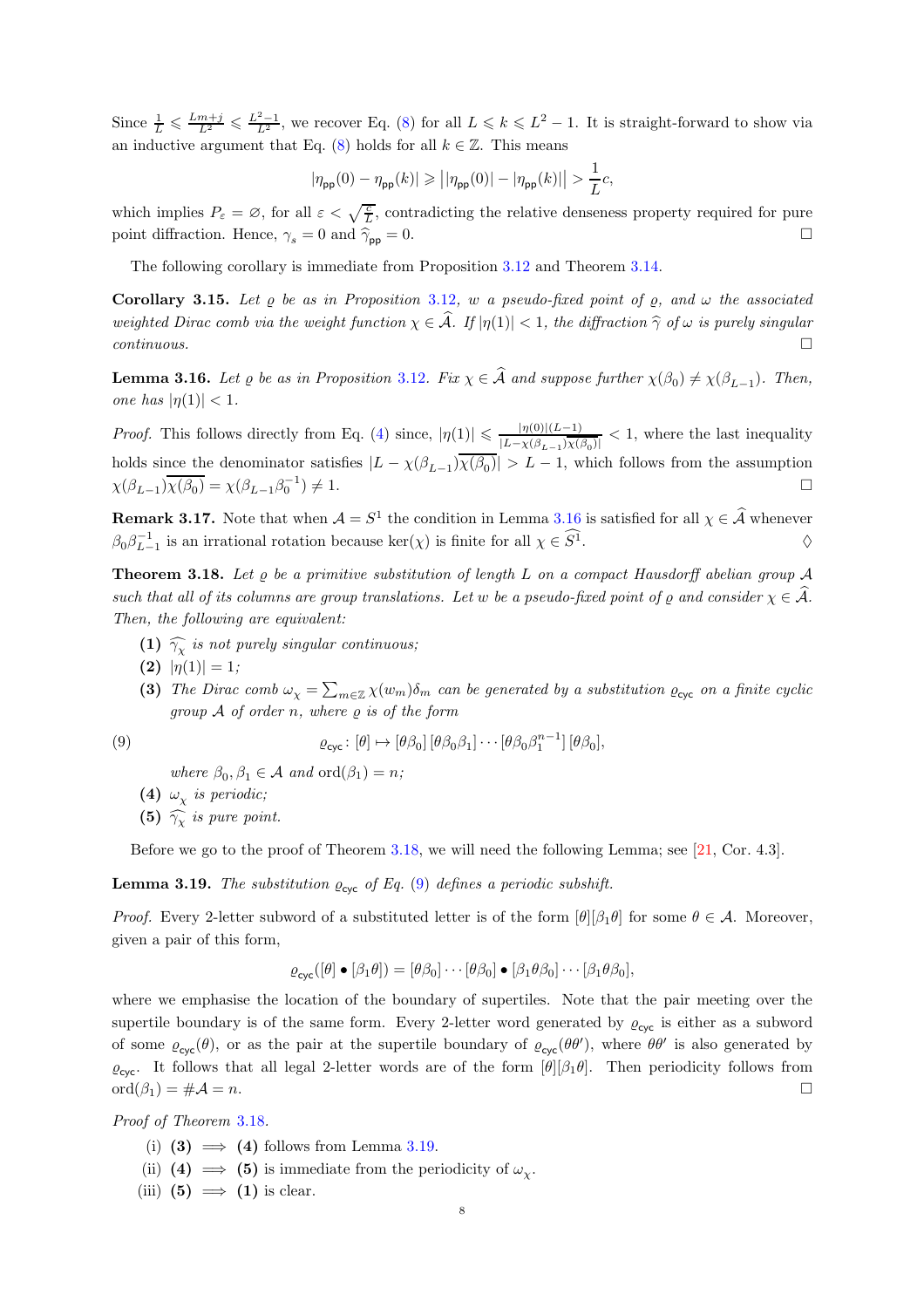(iii)  $(1) \implies (2)$  follows from Theorem [3.14.](#page-6-5)

It then remains to show that (2) implies (3). Suppose  $|\eta(1)| = 1$ . We write  $\varrho := \varrho_0 \varrho_1 \cdots \varrho_{L-1}$ , with  $\varrho_i(\theta) := \theta \beta_i$  for  $\beta_i \in \mathcal{A}$ . From the proof of Proposition [3.10,](#page-4-0) we can assume that  $\beta_s = id$  for some  $1 \le s \le L-2$ , since multiplying all  $\beta_i$  with  $\beta_s^{-1}$  yields a substitution which generates the same subshift. From Lemma [3.16,](#page-7-1) we can assume that  $\chi(\beta_0) = \chi(\beta_{L-1})$ , since otherwise  $|\eta(1)| < 1$ . From Eq. [\(4\)](#page-6-0), one must then have

$$
\left| \sum_{r=0}^{L-2} \chi(\beta_r) \overline{\chi(\beta_{(r+1) \bmod L})} \right| = L - 1,
$$

which only holds when  $\chi(\beta_j \beta_{j+1}^{-1})$  is constant for all  $0 \leq j \leq L-2$ . Since  $\beta_s = id$ , we obtain  $\chi(\beta_{s+1}^{-1}) =$  $\chi(\beta_{s+1}\beta_{s+2}^{-1})$ . Continuing inductively yields  $\chi(\beta_r) = \chi(\beta_{s+1})^{r-s}$  for  $s+1 \leq r \leq L-1$ . We also have  $\chi(\beta_r) = \chi(\beta_{s+1})^{L-(s+1-r)}$  for  $0 \leq r \leq s$ . It follows that  $\chi(\beta_{s+1})^{L-1} = id$ , so  $\chi(\beta_{s+1}) \in S^1$  must be a root of unity of order at most  $L-1$ . Now, let  $g_0 = \chi(\beta_0)$ ,  $g = \chi(\beta_{s+1})$  and  $n = \text{ord}(\chi(\beta_{s+1}))$  and consider  $\mathcal{A}' = \langle g \rangle \simeq C_n$ . One can check that the substitution  $\varrho' : C_n \to C_n^+$  given by

$$
\varrho': [a] \mapsto [ag_0] [ag_0g] [ag_0g^2] \cdots [ag_0g^{n-1}] [ag_0]
$$

is primitive and yields the exact same recurrence relations for the autocorrelation  $\eta(m)$  as  $\rho$ , which completes the proof.  $\Box$ 

As a remarkable consequence, for a pseudo-fixed point w of an abelian bijective substitution  $\rho$  on a compact alphabet, if  $\chi(w_i)$  admits infinitely many complex values, then  $|\eta(1)| < 1$  and the diffraction  $\widehat{\gamma_{\chi}}$  is purely singular continuous.

**Example 3.20.** Let  $\mathcal{A} = S^1$  and define the substitution  $\varrho_1 : \mathcal{A} \mapsto \mathcal{A}^+$  via

$$
\varrho_1 \colon [\theta] \mapsto [\theta] [\theta] [\theta \alpha] [\theta]
$$

where  $\alpha \in \mathcal{A}$ . Consider the corresponding bi-infinite fixed point w associated to the legal seed 1|1. It suffices to look at the one-sided fixed point, which satisfies the recurrences

$$
w_{4m} = w_m \qquad \qquad w_{4m+2} = \alpha w_m
$$
  
(10) 
$$
w_{4m+1} = w_m \qquad \qquad w_{4m+3} = w_m
$$

where  $w_m$  is the letter at position  $m \in \mathbb{N}$ . Here, we write  $\alpha = e^{2\pi i \varphi}$  for some  $\varphi \in [0,1)$ .

Let  $\chi_n \in S^1$  be given by  $\chi_n(\theta) = \theta^n$  for  $\theta \in S^1$ . One can show by direct computation that  $\eta_n(1) =$  $\eta_n(4^r) = \frac{1}{3} + \frac{2}{3}\cos(2\pi n\varphi)$  for any  $r \in \mathbb{N}$ . This implies that  $|\eta(1)| = 1$  only when  $\varphi \in \mathbb{Q}$  with  $n\varphi \in \mathbb{Z}$ . It follows from Theorem [3.18](#page-7-0) that, for all  $\alpha \in (0,1)$  not satisfying this condition, the diffraction of  $\omega_{\chi_n}$  is purely singular continuous for any  $x \in X_{\varrho}$ . When  $\alpha$  is an nth root of unity,  $\omega_{\chi_n} = \delta_{\mathbb{Z}}$ , which obviously has pure point diffraction.  $\Diamond$ 

Example 3.21 (Substitution with a non-trivial pure point factor). Here, we demonstrate how the characters and their corresponding diffraction can reveal interesting factors. Let  $A = C_2 \times S^1$  with  $C_2 = \{e, g\}$  and consider  $\varrho$  which is given by  $\varrho: [\theta] \mapsto [\theta \beta_0][\theta \beta_1][\theta \beta_2]$  with  $\beta_0 = \beta_2 = (e, 1)$  and  $\beta_1 = (g, \alpha)$ , where  $\alpha$  is an irrational rotation. Let  $\chi_1 \otimes \chi_2 \in \widehat{A} \simeq C_2 \times \mathbb{Z}$ . When  $\chi_1$  is non-trivial and  $\chi_2$ is trivial, this character induces a factor map to the substitution on  $C_2$  given by  $\varrho' : [a] \mapsto [a][ag][a]$ , which by Theorem [3.18](#page-7-0) is periodic. When  $\chi_2$  is non-trivial,  $\chi_1 \otimes \chi_2(w)$  always admits infinitely many complex values due to the irrationality of  $\alpha$  and hence has singular continuous diffraction by Theorem [3.18.](#page-7-0) This means the maximal equicontinuous factor of  $\varrho$  must be  $(\mathbb{Z}_3 \times C_2, T_1 \times T_2)$ , where  $\mathbb{Z}_3$  is the 3-adic integers and  $T_1$  is the +1-map and  $C_2$  is endowed with the group multiplication  $T_2 : h \to gh$  by g; compare [\[15\]](#page-12-6) and Section [3.4.](#page-10-0)  $\Diamond$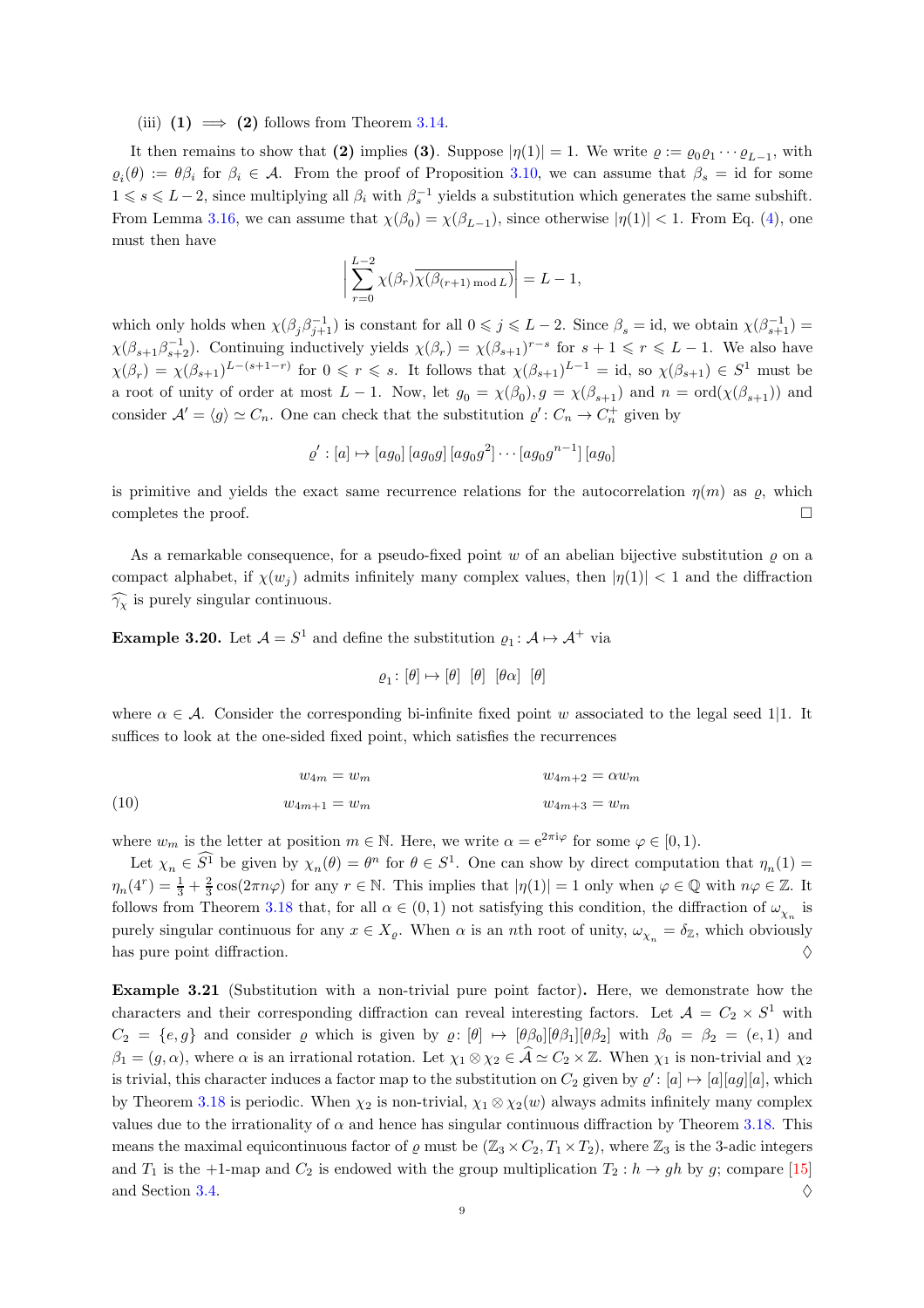## 3.3. Substitutions with coincidences.

**Definition 3.22.** Let  $\varrho$  be a constant-length substitution on a compact alphabet A. We say that  $\varrho$ admits a *coincidence* if for some  $0 \leq j \leq L-1$ ,  $\varrho(\theta)_j = \beta_0$ , for all  $\theta \in \mathcal{A}$ , where  $\beta_0$  is a constant.

As in Proposition [3.10,](#page-4-0) it is routine to show that when one has at least one coincidence and the other columns are group translations,  $\rho$  also admits a pseudo-fixed point.

<span id="page-9-0"></span>**Theorem 3.23.** Let  $\varrho$  be a substitution of length L on a compact Hausdorff abelian group A such that  $\varrho(\theta)$  is either a group translation or is constant, for  $0 \leq j \leq L-1$ , with at least one constant column. Then, for any  $\chi \in \widehat{A}$ , the weighted Dirac comb  $\omega_{\chi} = \sum_{m \in \mathbb{Z}} \chi(w_m) \delta_m$  arising from a pseudo-fixed point w has pure point diffraction.

*Proof.* Without loss of generality, choose s to be the minimal position with a coincidence and let  $w \in X_{\rho}$ be such that  $\varrho(w) = \sigma^{s}(w)$ . Suppose that there are p coincident columns in  $\varrho$ , which are at positions  ${c_1 = s, c_2, \ldots, c_p}.$ 

Consider  $\eta(Lm)$ , which can be written as

$$
\eta(Lm) = \lim_{N \to \infty} \frac{1}{2N+1} \sum_{r=-s}^{L-1-s} \sum_{j=-\left\lfloor \frac{N}{L} \right\rfloor - \varphi_r}^{\left\lfloor \frac{N}{L} \right\rfloor + \varphi_r} \chi \left( w_{Lj+r} w_{L(j+m)+r}^{-1} \right),
$$

where  $\varphi_r$  is the same as in Section [3.2.](#page-3-3) The constant columns will yield p recurrence relations for  $w_j$ , which read  $w_{Lm+c_i-s} = \beta_{c_i}$ . For the remaining positions  $0 \le k \le L-1$ , which are group translations, one has  $w_{Lm+k-s} = w_m \beta_k$  as in the bijective case. Taking these recurrences together yields

(11) 
$$
\eta(Lm) = \lim_{N \to \infty} \frac{1}{2N+1} \left[ p \sum_{j=-\left\lfloor \frac{N}{L} \right\rfloor - \varphi_r}^{\left\lfloor \frac{N}{L} \right\rfloor + \varphi_r} \chi(e) + (L-p) \sum_{j=-\left\lfloor \frac{N}{L} \right\rfloor - \varphi_r}^{\left\lfloor \frac{N}{L} \right\rfloor + \varphi_r} \chi(w_j w_{j+m}^{-1}) \right]
$$

$$
= \frac{p}{L} + \frac{L-p}{L} \eta(m).
$$

<span id="page-9-1"></span>The unitarity of  $\chi$  implies that  $\eta(0) = 1$ . To use Theorem [3.1,](#page-3-0) we then need to show that

$$
P_{\varepsilon} = \left\{ m \in \mathbb{Z} \mid |1 - \eta(m)|^{1/2} < \varepsilon \right\}
$$

is relatively dense, for all  $\varepsilon > 0$ . To this end, let  $\eta(m) = a + ib \in \mathbb{C}$ . Applying Eq. [11](#page-9-1) iteratively yields

$$
\eta(L^{\ell}m) = \left(\frac{L-p}{L}a_{\ell-1} + \frac{p}{L}\right) + i\left(\frac{L-p}{L}\right)^{\ell}b,
$$

where  $a_{\ell} = \frac{L-p}{L} a_{\ell-1} + \frac{p}{L}$  with  $a_0 = a$ . Since  $|\eta(m)| \leq 1$  for all m, one has  $a, b \in [-1, 1]$ , implying that, for any fixed  $m \in \mathbb{Z}$ ,  $\Re(\eta(L^{\ell}m)) \to 1$  and  $\Im(\eta(L^{\ell}m)) \to 0$  as  $\ell \to \infty$ , with uniform convergence in [-1, 1]. Given  $\varepsilon > 0$ , and  $z = L^{\ell}m$  for some  $\ell \in \mathbb{N}$  and  $m \in \mathbb{Z}$ , one has

$$
|1-\eta(z)|^{1/2} = \left| \left(1 - \frac{L-p}{L}a_{\ell-1} + \frac{p}{L}\right) - i\left(\frac{L-p}{L}\right)^{\ell}b\right|^{1/2} \leqslant |\varepsilon_1^{(\ell)} + \varepsilon_2^{(\ell)}|^{1/2} \leqslant \sqrt{2} \max\Bigg\{\sqrt{\varepsilon_1^{(\ell)}}, \sqrt{\varepsilon_2^{(\ell)}}\Bigg\}.
$$

One can then choose  $\ell_0 \in \mathbb{N}$  such that for all  $\ell > \ell_0$ ,  $\max\left\{\sqrt{\varepsilon_1^{(\ell)}}, \sqrt{\varepsilon_2^{(\ell)}}\right\} < \frac{\varepsilon}{\sqrt{2}}$ . Since this choice of  $\ell_0$ can be made to cover all possible values of  $a, b \in [-1, 1]$ , one has  $|1 - \eta(z)|^{1/2} < \varepsilon$  for the elements of the set  $\mathcal{Z}^{(\ell_0)} := \{ z \in \mathbb{Z} \mid z = L^{\ell}m, m \in \mathbb{Z}, \ell \geq \ell_0 \}.$  Clearly,  $\mathcal{Z}^{(\ell_0)}$  is relatively dense in  $\mathbb{Z}$ , and hence  $\widehat{\gamma_\chi}$  is pure point by Theorem [3.1.](#page-3-0)

The following result follows from [\[6,](#page-12-2) Thm. 7], which establishes the equivalence of a measure-preserving dynamical system  $(X, S, \mu)$  having pure point dynamical spectrum and the diffraction being pure point (which in fact holds without any ergodicity assumptions on  $\mu$ ).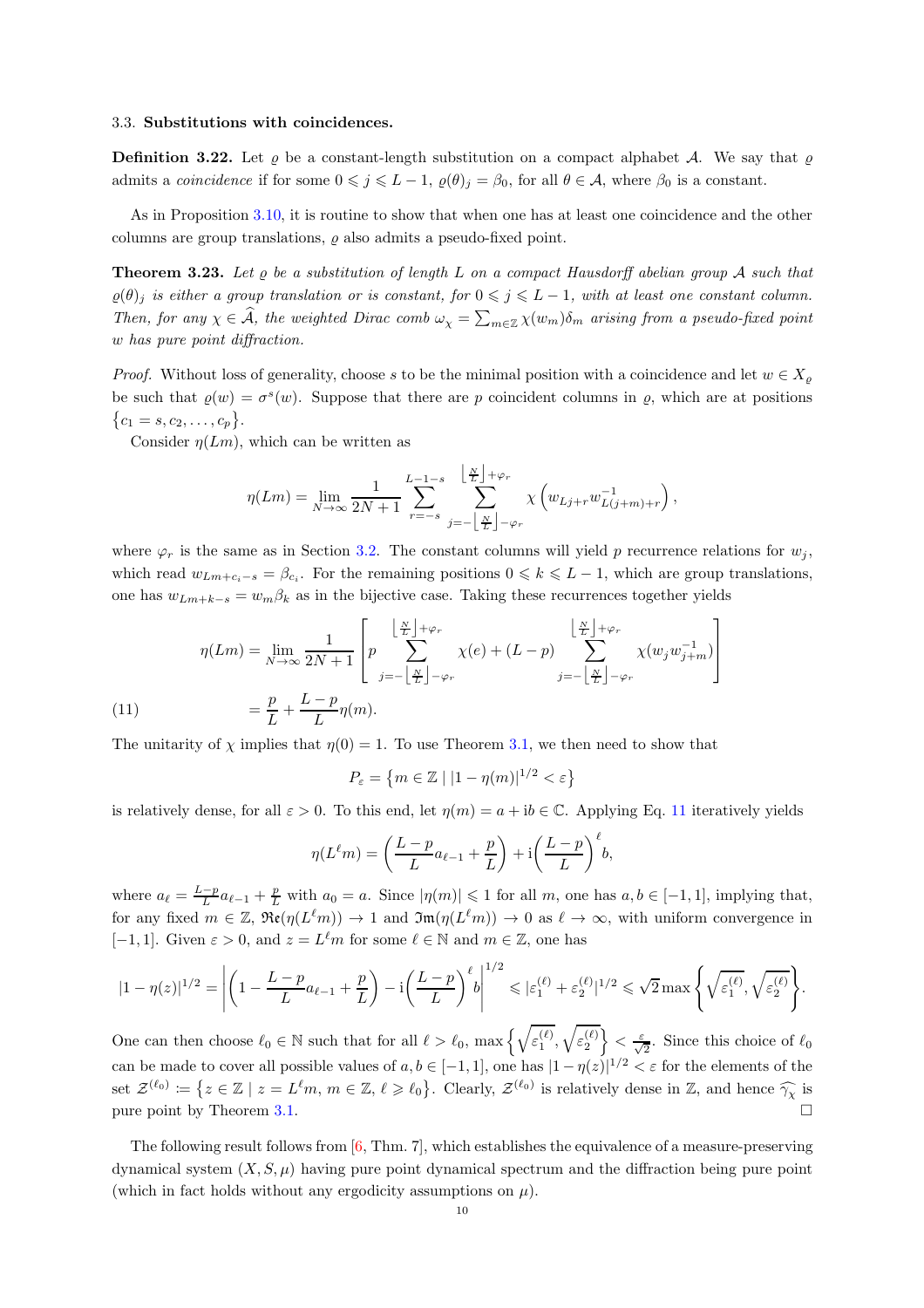**Corollary 3.24.** Let  $\rho$  be as in Theorem [3.23](#page-9-0) such that one of the columns is a group translation of infinite order. Then  $\varrho$  is primitive and  $(X_{\rho}, \sigma)$  is strictly ergodic with pure point dynamical spectrum.  $\Box$ 

Here, minimality follows from primitivity and unique ergodicity follows again from Theorem [2.6](#page-2-2) since the columns of  $\rho$  generate an equicontinuous semigroup.

**Example 3.25.** Consider the substitution  $\varrho_2: A \to A^+$ 

$$
\varrho_2\colon[\theta]\mapsto[\theta]\ \ [1]\ \ [\theta\alpha]\ \ [\theta],
$$

where  $A = S<sup>1</sup>$ , and the corresponding bi-infinite fixed point w associated to the legal seed 1|1. For this example, the recurrence relations are given by

$$
w_{4m} = w_m \qquad \qquad w_{4m+2} = \alpha w_m
$$
\n
$$
(12) \qquad \qquad w_{4m+1} = 1 \qquad \qquad w_{4m+3} = w_m.
$$

As before, we assign the weight  $\chi_n(\theta) = \theta^n$  to each point of type  $\theta$ . Theorem [3.23](#page-9-0) tells us that the corresponding diffraction for  $\varrho_2$  is pure point.

Remark 3.26. Substitutions covered in Theorem [3.23](#page-9-0) generate sequences exhibiting a generalised Toeplitz structure; see [\[13,](#page-12-16) Sec. 4.3] on generalised Toeplitz sequences over compact alphabets.  $\Diamond$ 

<span id="page-10-0"></span>3.4. A substitution with countably infinite Lebesgue and countably infinite singular continuous spectral components. Here, we provide a generalisation of the Rudin–Shapiro substitution on infinite alphabets. Let  $\mathcal{A} = G \times \mathcal{D}$ , with  $\mathcal{D} = \{0,1\}$  and  $G = S^1$ . Let  $\alpha \in S^1$  be an irrational rotation and consider  $\rho: \mathcal{A} \to \mathcal{A}^+$  given by

(13) 
$$
\varrho: \begin{cases} (\theta,0) \mapsto (\theta,0) \, (-\theta,1) \\ (\theta,1) \mapsto (\theta\alpha,0) \, (\theta\alpha,1). \end{cases}
$$

Such a substitution is called a *spin substitution* by Frank and Mañibo [\[16\]](#page-12-9). For  $a = (\theta, d) \in A$ , we call  $\pi_G(\mathsf{a}) = \theta$  its spin and  $\pi_D(\mathsf{a}) = \mathsf{d}$  its digit. The distribution of the spins in the level-1 substituted words are determined by the spin matrix

<span id="page-10-1"></span>
$$
W = \begin{pmatrix} 1 & -1 \\ \alpha & \alpha \end{pmatrix},
$$

which satisfies  $W_{ij} = \pi_G(\varrho(1,i)_j)$  for  $i, j \in \mathcal{D}$ . Primitivity follows from the irrationality of  $\alpha$ . Note that this substitution is 'recognisable' because the image of any letter with digit 1 has the same spin for its first and second letter. One can show that the associated subshift is measure-theoretically isomorphic to an  $S^1$ -extension of the dyadic odometer, i.e.,  $(X_{\varrho}, \mathbb{Z}, \mu) \simeq (\mathbb{Z}_2 \times S^1, \mathbb{Z}, \nu \times \mu_H)$ , where  $\nu$  and  $\mu_H$  are the Haar measures on  $\mathbb{Z}_2$  and  $S_1$ , respectively. The skew product which induces the  $\mathbb{Z}$ -action can be derived directly from  $W$ ; see  $[16]$ . It follows from the classical theory of group extensions that one has the induced splitting  $L^2(X_{\varrho}, \mu) = \bigoplus_{\chi \in \widehat{S^1}} H_{\chi}$  with  $H_{\chi} = L^2(\mathbb{Z}_2, \nu) \otimes \chi$ . The subspaces  $H_{\chi}$  are translation-invariant. The spectral type of functions in  $H_\chi$  is determined by  $\chi(W) := (\chi(W_{ij}))_{i,j}$  via the following result.

<span id="page-10-2"></span>**Theorem 3.27** ([\[16\]](#page-12-9)). Let  $\varrho$  be a primitive recognisable spin substitution on  $\mathcal{A} = G \times \mathcal{D}$  with spin map W, where G is a compact abelian group.

- (1) If  $\frac{1}{|D|}\chi(W)$  is a unitary matrix,  $H_{\chi}$  has Lebesgue spectral type of multiplicity  $|D|$ .
- (2) If  $\chi(W)$  is a rank-1 matrix,  $\chi$  induces a factor map onto a bijective abelian substitution  $\varrho'$ . Moreover, the maximal spectral type of  $H<sub>X</sub>$  is either pure point or purely singular continuous, and is absolutely continuous to the maximal spectral type of  $\varrho'$ . — Процессиональные производствование и производствование и производствование и производствование и производст<br>В 1990 году в 1990 году в 1990 году в 1990 году в 1990 году в 1990 году в 1990 году в 1990 году в 1990 году в

<span id="page-10-3"></span>**Proposition 3.28.** Let  $\varrho$  be the spin substitution in Eq. [\(13\)](#page-10-1). Let  $\chi_n \in S^1 \simeq \mathbb{Z}$ , with  $\chi_n(z) = z^n$ . Consider the weighted Dirac comb  $\omega_{\chi_n} = \sum_{m \in \mathbb{Z}} \chi_n(\pi_G(w_m)) \delta_m$ , where  $w \in X_{\varrho}$ . Let  $\widehat{\gamma}^{(n)}$  be the diffraction measure of  $\omega_{\chi_n}$ . Then one has the following.

(1) If  $n = 0$ , the diffraction  $\widehat{\gamma}^{(n)} = \delta_{\mathbb{Z}}$  and hence pure point.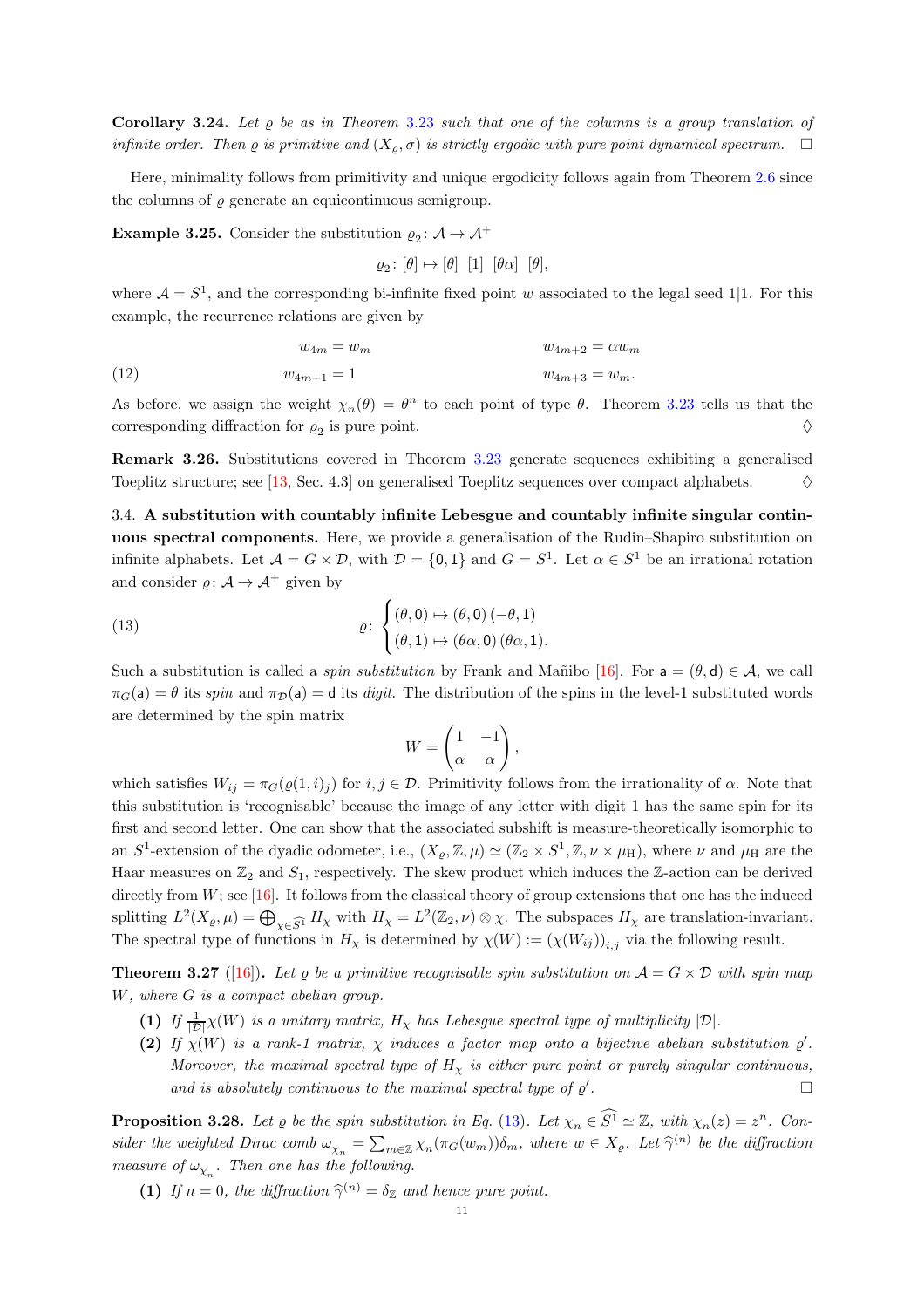- (2) If  $n \in 2\mathbb{Z}+1$ , the diffraction  $\widehat{\gamma}^{(n)}$  is Lebesgue measure.
- (3) If  $n \in 2\mathbb{Z} \setminus \{0\}$ , the diffraction  $\hat{\gamma}^{(n)}$  is purely singular continuous and is a generalised Riesz product.

*Proof.* The first claim is straightforward. Before we proceed, we note that  $\hat{\gamma}^{(n)} = \rho_f * \delta_{\mathbb{Z}}$ , where  $\rho_f$  is the spectral measure of the function  $f: x \mapsto \chi_n(\pi_G(x_0))$ , which is always in  $H_{\chi_n}$ . To prove the second claim, note that  $\frac{1}{2}\chi_n(W)$  is a unitary matrix whenever n is a nonzero odd integer. From Theorem [3.27,](#page-10-2)  $H<sub>x</sub>$  contains only functions whose spectral measures are absolutely continuous with respect to Lebesgue measure. For the third claim, the matrix  $\chi(W)$  is rank-1 whenever n is even. For  $n \neq 0$ , the character  $\chi_n$  induces a factor map from  $X_{\varrho}$  onto  $(S^1)^{\mathbb{Z}}$  which identifies the letters in  $\{(\zeta \alpha^n, 0)\}\$  with  $(1, 1)$ , where  $\zeta$  is an nth root of unity. The image of  $X_{\varrho}$  under  $\chi_n$  can be realised as the subshift of the bijective substitution on  $S^1$  given by  $[\theta] \mapsto [\theta] [\theta \alpha^n]$ , which is primitive (since  $\alpha$  is irrational) and recognisable. By Theorem [3.18,](#page-7-0) the diffraction measure  $\hat{\gamma}^{(n)}$  is purely singular continuous. The corresponding generalised Riesz product is given by  $\rho = \prod_{m\geqslant 0} \frac{1}{2} |1 + \alpha^n e^{2^{m+1} \pi i t}|^2$ , seen as a weak-\* limit of absolutely continuous measures on T, which arises from the relations  $w_{2m} = w_m$  and  $w_{2m+1} = \alpha^n w_m$ ; see [\[28,](#page-13-0) Prop. 4.13].  $\Box$ 

<span id="page-11-0"></span>**Theorem 3.29.** Let  $\varrho$  be the spin substitution in Eq. [\(13\)](#page-10-1) and consider  $L^2(X_{\varrho}, \mu) = \bigoplus_{\chi_n \in \widehat{S^1}} H_{\chi_n}$ . Let  $\rho^{(n)}_{\max}$  denote the maximal spectral type of  $H_{\chi_n}$ .

- (1) If  $n = 0$ ,  $\rho_{\text{max}}^{(n)}$  is pure point.
- (2) If  $n \in 2\mathbb{Z}+1$ ,  $\rho_{\max}^{(n)}$  is Lebesgue measure.
- (3) If  $n \in 2\mathbb{Z} \setminus \{0\}$ ,  $\rho_{\max}^{(n)}$  is purely singular continuous.

*Proof.* It is a well known result for abelian group extensions that the restriction of  $U_T$  on any  $H_{\chi_n}$  is spectrally pure, i.e.,  $\rho_{\max}^{(n)}$  is either pure point, absolutely continuous or singular continuous [\[19\]](#page-13-5). It then suffices to find the spectral type of a single function  $f_n \in H_{\chi_n}$  to determine that of  $\rho_{\max}^{(n)}$ . From the proof of the previous proposition, we know that  $f_n(x) = \chi_n(\pi_G(x_0))$  is in  $H_{\chi_n}$ . Since the spectral type of  $\sigma_{f_n}$  is the same as the spectral type of the diffraction measure  $\hat{\gamma}^{(n)}$ , the claim follows from Proposition [3.28.](#page-10-3)  $\Box$ 

**Remark 3.30.** As a consequence, one can form functions in  $L^2(X,\mu)$  whose spectral measures have arbitrary (finite) number of absolutely continuous and singular continuous components. As an example, for the hyperlocal function  $f(x) = (\chi_0 + \chi_1 + \chi_3 + \chi_4)(\pi_G(x_0))$ , the spectral measure  $\rho_f$  decomposes into  $\rho_f = \rho_0 + \rho_1 + \rho_3 + \rho_4$ , where  $\rho_i \perp \rho_j$  for  $i \neq j$  and where  $\rho_0$  is pure point,  $\rho_1$  and  $\rho_3$  are absolutely continuous, and  $\rho_4$  is singular continuous.  $\diamondsuit$ 

3.5. Non-constant length example. Let  $\mathcal{A} = \overline{\mathbb{N}_0} = \mathbb{N}_0 \cup \{\infty\}$  denote the one-point compactification of the natural numbers and consider the substitution

$$
\varrho\colon\begin{cases}[0]\mapsto [0][1]\\ [n]\mapsto [0][n+1][n-1], & 0
$$

This is a non-constant length substitution. One can easily check that it is primitive, which implies  $X_{\rho}$  is minimal by Theorem [2.4.](#page-2-0) Moreover, since isolated points only get mapped to isolated points under  $\varrho$ , by Theorem [2.5,](#page-2-3) the associated subshift  $X_{\rho}$  is uniquely ergodic. Primitivity also guarantees the existence of a strictly positive length function. In this case, the inflation factor is  $\lambda = \frac{5}{2}$  and the length function  $\ell \colon \mathcal{A} \to \mathbb{R}$  is given by  $\ell(n) = 2 - 1/2^n$  and  $\ell(\infty) = 2$ . The letter frequencies are also well defined and are given by  $\nu_n = \frac{1}{2^{n+1}}$  and  $\nu_\infty = 0$ . The existence of natural tile lengths allows one to construct a point set  $\Lambda$  from the bi-infinite fixed point  $w = \rho^{\infty}(\infty | 0)$ . The length function is bounded from above and below, with  $1 = \ell(0) < \ell(n) < \ell(n+1) < \ell(\infty) = 2$  for  $n \in \mathcal{A}$ . This implies that the point set  $\Lambda$  is both uniformly discrete and relatively dense, and hence is a Delone set. Since there are infinitely many distinct tile lengths,  $\Lambda$  is not Meyer. We call  $\Lambda$  a Delone set of infinite type with inflation symmetry, i.e.,  $\lambda A \subseteq A$ . Lagarias proved in [\[22\]](#page-13-6) that, if A is of finite type and has inflation symmetry, then  $\lambda$  must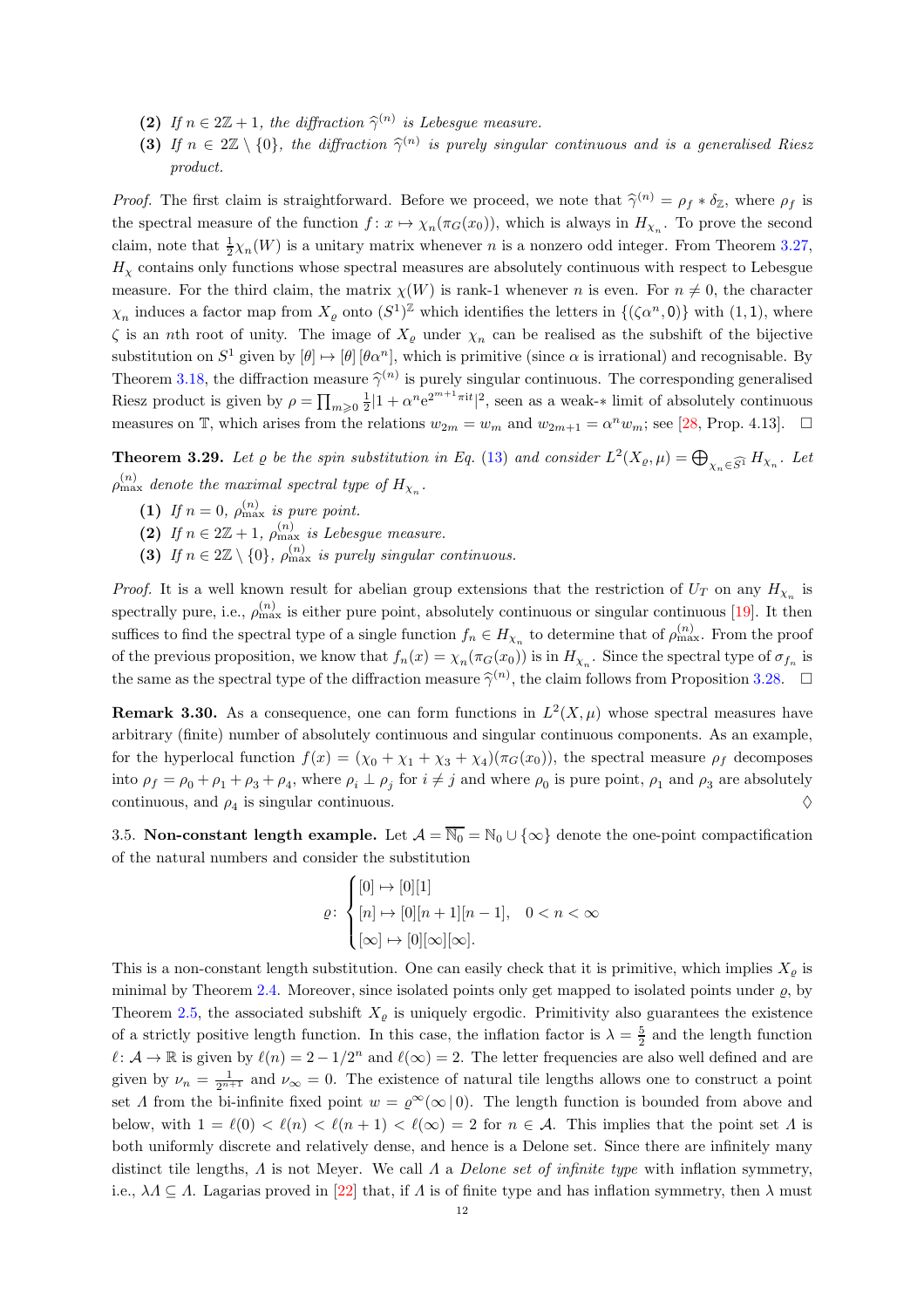be an algebraic integer. For the example above,  $\lambda = \frac{5}{2}$  is algebraic but is not an integer. This leads to the following question:

Question 3.31. Let *ρ* be a primitive substitution on a compact alphabet with inflation factor  $λ$ . Is it possible for  $\lambda$  to be a transcendental number?

For primitive substitutions on finite alphabets, it is well known that the diffraction measure of a weighted Dirac comb supported on a Delone set  $\Lambda$  arising from  $\rho$  has non-trivial pure point component if and only if  $\lambda$  is Pisot [\[18\]](#page-12-17). Moreover, if  $\hat{\gamma}$  is pure point,  $\Lambda$  must be a Meyer set [\[24\]](#page-13-10). Note however that a general Delone set need not be Meyer for it to have a non-trivial pure point component; see [\[17,](#page-12-10)[20\]](#page-13-11) for the "scrambled Fibonacci" example, which arises from a fusion rule with finite local complexity.

Most proofs of existence of non-trivial pure point component (Bragg peaks in the diffraction setting, eigenvalues in the dynamical setting) for point sets with some form of hierarchical structure rely on the Diophantine properties of the return vectors which generate the translation module. When the Delone set is of finite type, i.e., there are only finitely many distinct tile lengths, this Z-module is finitely generated. For the example above, the translation module is infinitely generated and it is not clear whether the criteria for the existence of eigenvalues extend to this setting. This will be tackled in future work.

# **ACKNOWLEDGEMENTS**

The authors would like to thank Michael Baake, Michael Coons, Natalie Priebe Frank, Franz Gähler, Christoph Richard and Nicolae Strungaru for helpful discussions. NM is funded by the German Research Foundation (DFG, Deutsche Forschungsgemeinschaft), via SFB 1283/2 2021–317210226. DR would like to acknowledge the support of the DFG via SFB1283/1. JW acknowledges the support of the EPSRC grant EP/R013691/1.

#### **REFERENCES**

- <span id="page-12-15"></span><span id="page-12-8"></span>[1] I. Abou and P. Liardet, Flots chaînés, Proceedings of the Sixth Congress of Romanian Mathematicians. Vol. 1, Ed. Acad. Romˆane, Bucharest, 2009, pp. 401–432.
- <span id="page-12-11"></span>[2] J.-P. Allouche and J. Shallit, The ring of k-regular sequences. II, Theoret. Comput. Sci.  $307$  (2003), no. 1, 3–29.
- <span id="page-12-13"></span>[3] M. Baake, *Diffraction of weighted lattice subsets*, Canad. Math. Bull. **45** (2002), no. 4, 483–498.
- <span id="page-12-4"></span>[4] M. Baake and U. Grimm, Aperiodic Order. Volume 1: A Mathematical Invitation, Cambridge Univ. Press, 2013.
- [5] , Squirals and beyond: substitution tilings with singular continuous spectrum, Ergodic Theory Dynam. Systems 34 (2014), no. 4, 1077–1102.
- <span id="page-12-2"></span>[6] M. Baake and D. Lenz, Dynamical systems on translation bounded measures: pure point dynamical and diffraction spectra, Ergodic Theory Dynam. Systems 24 (2004), no. 6, 1867–1893.
- <span id="page-12-3"></span>[7] M. Baake, D. Lenz, and A. van Enter, Dynamical versus diffraction spectrum for structures with finite local complexity, Ergodic Theory Dynam. Systems 35 (2015), no. 7, 2017–2043.
- <span id="page-12-12"></span><span id="page-12-5"></span>[8] M. Baake and R. V. Moody, Weighted Dirac combs with pure point diffraction, J. Reine Angew. Math. 573 (2004), 61–94.
- <span id="page-12-14"></span>[9] A. Bartlett, Spectral theory of  $\mathbb{Z}^d$  substitutions, Ergodic Theory Dynam. Systems 38 (2018), no. 4, 1289–1341.
- [10] J. Coquet, T. Kamae, and M. Mendès France, Sur la mesure spectrale de certaines suites arithmétiques, Bull. Soc. Math. France 105 (1977), no. 4, 369–384.
- <span id="page-12-7"></span>[11] F. M. Dekking, The spectrum of dynamical systems arising from substitutions of constant length, Z. Wahrscheinlichkeitstheorie und Verw. Gebiete 41 (1977/78), 221–239.
- <span id="page-12-16"></span><span id="page-12-0"></span>[12] F. Durand, N. Ormes, and S. Petite, Self-induced systems, J. Anal. Math. 135 (2018), no. 2, 725–756.
- [13] B. Eichinger and P. Gohlke, Spectral properties of Schrödinger operators associated with almost minimal substitution systems, Ann. Henri Poincaré 22 (2021), no. 5, 1377–1427.
- <span id="page-12-6"></span><span id="page-12-1"></span>[14] S. Ferenczi, Substitution dynamical systems on infinite alphabets, Ann. Inst. Fourier (Grenoble) 56 (2006), no. 7, 2315–2343.
- <span id="page-12-9"></span>[15] N. P. Frank, Multidimensional constant-length substitution sequences, Topology Appl. 152 (2005), no. 1-2, 44–69.
- <span id="page-12-10"></span>[16] N. P. Frank and N. Mañibo, Spectral theory of spin substitutions, in preparation.
- <span id="page-12-17"></span>[17] N. P. Frank and L. Sadun, Fusion tilings with infinite local complexity, Topology Proc. 43 (2014), 235–276.
- [18] F. Gähler and R. Klitzing, The diffraction pattern of self-similar tilings, The mathematics of long-range aperiodic order (R.V. Moody, ed.), NATO Adv. Sci. Inst. Ser. C Math. Phys. Sci., vol. 489, Kluwer Acad. Publ., Dordrecht, 1997, pp. 141–174.